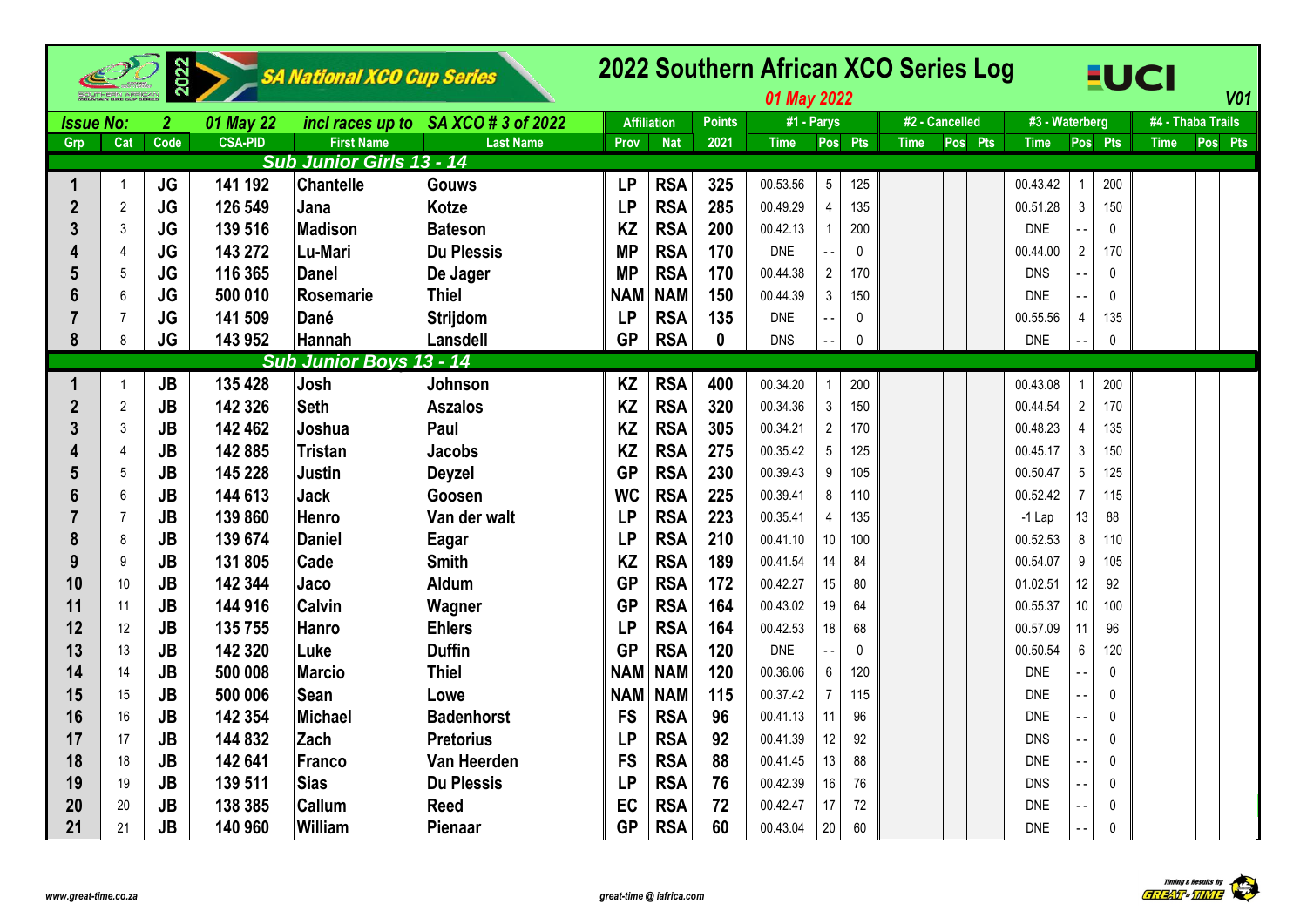|                  |     | 2022         |                | <b>SA National XCO Cup Series</b> |                    |            |                    |               | 2022 Southern African XCO Series Log<br>01 May 2022 |                |              |                |         |                |                 |              | <b>EUCI</b>       |     | <b>V01</b> |
|------------------|-----|--------------|----------------|-----------------------------------|--------------------|------------|--------------------|---------------|-----------------------------------------------------|----------------|--------------|----------------|---------|----------------|-----------------|--------------|-------------------|-----|------------|
| <b>Issue No:</b> |     | $\mathbf{2}$ | 01 May 22      | incl races up to                  | SA XCO # 3 of 2022 |            | <b>Affiliation</b> | <b>Points</b> | #1 - Parys                                          |                |              | #2 - Cancelled |         | #3 - Waterberg |                 |              | #4 - Thaba Trails |     |            |
| Grp              | Cat | Code         | <b>CSA-PID</b> | <b>First Name</b>                 | <b>Last Name</b>   | Prov       | <b>Nat</b>         | 2021          | <b>Time</b>                                         | Pos            | Pts          | <b>Time</b>    | Pos Pts | <b>Time</b>    | Pos             | Pts          | <b>Time</b>       | Pos | <b>Pts</b> |
| 22               | 22  | JB           | 144 679        | Janno                             | <b>Kriel</b>       | <b>FS</b>  | <b>RSA</b>         | 57            | 00.43.35                                            | 21             | 57           |                |         | <b>DNE</b>     |                 | $\mathbf{0}$ |                   |     |            |
| 23               | 23  | <b>JB</b>    | 145 311        | Henke                             | <b>Griffioen</b>   | <b>GP</b>  | <b>RSA</b>         | 54            | 00.44.00                                            | 22             | 54           |                |         | <b>DNF</b>     |                 | 0            |                   |     |            |
| 24               | 24  | <b>JB</b>    | 144 415        | Liam                              | <b>Botha</b>       | EC         | <b>RSA</b>         | 51            | 00.44.42                                            | 23             | 51           |                |         | <b>DNE</b>     |                 | 0            |                   |     |            |
| 25               | 25  | <b>JB</b>    | 144 590        | <b>Maarten</b>                    | Potgieter          | <b>NW</b>  | <b>RSA</b>         | 48            | 00.47.29                                            | 24             | 48           |                |         | <b>DNE</b>     |                 | $\mathbf{0}$ |                   |     |            |
| 26               | 26  | <b>JB</b>    | 500 009        | <b>Franco</b>                     | <b>Thiel</b>       | <b>NAM</b> | <b>NAM</b>         | 45            | 00.48.25                                            | 25             | 45           |                |         | <b>DNE</b>     |                 | 0            |                   |     |            |
| 27               | 27  | <b>JB</b>    | 140 959        | Leo                               | Pienaar            | <b>GP</b>  | <b>RSA</b>         | 42            | 00.49.49                                            | 26             | 42           |                |         | <b>DNE</b>     |                 | $\mathbf{0}$ |                   |     |            |
| 28               | 28  | <b>JB</b>    | 139 859        | <b>Robert</b>                     | <b>Noel</b>        | <b>LP</b>  | <b>RSA</b>         | 39            | 00.50.51                                            | 27             | 39           |                |         | <b>DNF</b>     |                 | $\mathbf{0}$ |                   |     |            |
| 29               | 29  | JB           | 143 290        | Johan                             | <b>Olivier</b>     | <b>FS</b>  | <b>RSA</b>         | 36            | 00.51.25                                            | 28             | 36           |                |         | <b>DNE</b>     |                 | $\mathbf{0}$ |                   |     |            |
| 30               | 30  | <b>JB</b>    | 141 223        | <b>Cameron</b>                    | <b>Mackridge</b>   | <b>KZN</b> | <b>RSA</b>         | 33            | 00.52.46                                            | 29             | 33           |                |         | <b>DNF</b>     |                 | $\Omega$     |                   |     |            |
| 31               | 31  | <b>JB</b>    | 144 766        | <b>Sebastian</b>                  | <b>Brits</b>       | <b>GP</b>  | <b>RSA</b>         | 30            | 00.52.57                                            | 30             | 30           |                |         | <b>DNE</b>     |                 | $\Omega$     |                   |     |            |
| 32               | 32  | JB           | 144 011        | De Wyk                            | <b>Pretorius</b>   | <b>NW</b>  | <b>RSA</b>         | 28            | 00.55.17                                            | 31             | 28           |                |         | <b>DNE</b>     |                 | 0            |                   |     |            |
| 33               | 33  | <b>JB</b>    | 145 243        | <b>Michael</b>                    | <b>Freemantle</b>  | <b>GP</b>  | <b>RSA</b>         | 26            | 01.02.56                                            | 32             | 26           |                |         | <b>DNF</b>     |                 | $\Omega$     |                   |     |            |
| 34               | 34  | <b>JB</b>    | 142 522        | <b>Alec</b>                       | <b>Baker</b>       | <b>GP</b>  | <b>RSA</b>         | 0             | <b>DNE</b>                                          |                | $\Omega$     |                |         | <b>DNF</b>     |                 | $\Omega$     |                   |     |            |
| 35               | 35  | <b>JB</b>    | 138 379        | Lincoln                           | <b>Zietsman</b>    | <b>WC</b>  | <b>RSA</b>         | 0             | <b>DNS</b>                                          |                | $\mathbf{0}$ |                |         | <b>DNE</b>     |                 | $\Omega$     |                   |     |            |
| 36               | 36  | <b>JB</b>    | 139 216        | <b>Owen</b>                       | <b>Hudson</b>      | <b>LP</b>  | <b>RSA</b>         | 0             | <b>DNS</b>                                          |                | $\Omega$     |                |         | <b>DNE</b>     |                 | $\Omega$     |                   |     |            |
|                  |     |              |                | Youth Women 15 - 16               |                    |            |                    |               |                                                     |                |              |                |         |                |                 |              |                   |     |            |
|                  |     | <b>YW</b>    | 139 800        | Errin                             | <b>Mackridge</b>   | <b>KZ</b>  | <b>RSA</b>         | 370           | 00.40.23                                            |                | 200          |                |         | 00.56.50       | $\overline{2}$  | 170          |                   |     |            |
|                  | 2   | <b>YW</b>    | 136 412        | Carla                             | Jansen van Vuuren  | <b>LP</b>  | <b>RSA</b>         | 350           | 00.41.35                                            | $\mathbf{3}$   | 150          |                |         | 00.55.28       |                 | 200          |                   |     |            |
|                  | 3   | <b>YW</b>    | 131 717        | Jodi                              | <b>Mackinnon</b>   | <b>KZ</b>  | <b>RSA</b>         | 320           | 00.40.47                                            | $\overline{2}$ | 170          |                |         | 00.58.17       | 3               | 150          |                   |     |            |
|                  | 4   | YW           | 136 465        | <b>Tashane</b>                    | <b>Ehlers</b>      | <b>LP</b>  | <b>RSA</b>         | 255           | 00.43.44                                            | $6\phantom{.}$ | 120          |                |         | 00.59.45       |                 | 135          |                   |     |            |
|                  | 5   | <b>YW</b>    | 127 950        | Carla                             | Kotze              | <b>FS</b>  | <b>RSA</b>         | 250           | 00.43.44                                            | 5 <sup>5</sup> | 125          |                |         | 01.03.39       | 5               | 125          |                   |     |            |
| 6                | 6   | <b>YW</b>    | 500 011        | <b>Delsia</b>                     | Janse van Vuuren   | <b>NAM</b> | <b>NAM</b>         | 135           | 00.43.27                                            | 4              | 135          |                |         | <b>DNE</b>     |                 | $\mathbf{0}$ |                   |     |            |
|                  | 7   | <b>YW</b>    | 138 589        | Anke                              | <b>Rood</b>        | <b>LP</b>  | <b>RSA</b>         | 120           | <b>DNE</b>                                          |                | $\mathbf{0}$ |                |         | 01.07.06       | $6\phantom{1}6$ | 120          |                   |     |            |
| 8                | 8   | <b>YW</b>    | 145 840        | Jenna                             | <b>Adlam</b>       | <b>LP</b>  | <b>RSA</b>         | 115           | <b>DNE</b>                                          |                | $\Omega$     |                |         | $-1$ Lap       | $\overline{7}$  | 115          |                   |     |            |
| 9                | 9   | <b>YW</b>    | 142 255        | <b>Tamlyn</b>                     | Luyt               | <b>NW</b>  | <b>RSA</b>         | 115           | 00.50.15                                            | $\overline{7}$ | 115          |                |         | <b>DNF</b>     |                 | 0            |                   |     |            |
| 10               | 10  | <b>YW</b>    | 144 241        | <b>Nicola</b>                     | Van der Merwe      | <b>NW</b>  | <b>RSA</b>         | 110           | 01.15.49                                            | 8              | 110          |                |         | <b>DNE</b>     |                 | 0            |                   |     |            |
| 11               | 11  | <b>YW</b>    | 142 528        | <b>Bianca</b>                     | <b>Botha</b>       | <b>GP</b>  | <b>RSA</b>         | 0             | <b>DNS</b>                                          |                | $\mathbf{0}$ |                |         | <b>DNE</b>     |                 | $\Omega$     |                   |     |            |

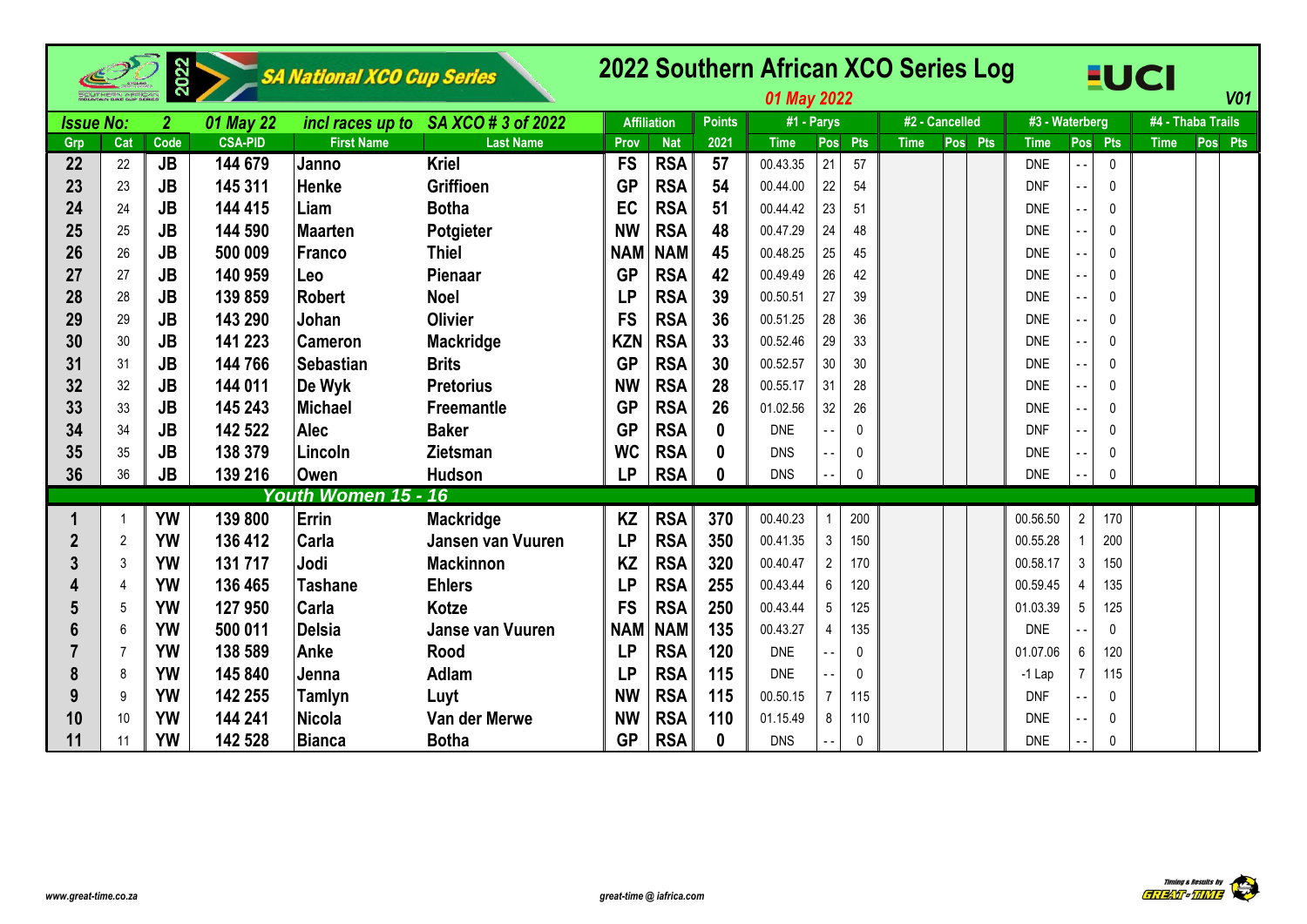|                  |                | 2022             |                | SA National XCO Cup Series |                                     |            |                    |               | 01 May 2022 |                                |             | 2022 Southern African XCO Series Log |                |                 |              | <b>EUCI</b> | <b>V01</b>        |  |
|------------------|----------------|------------------|----------------|----------------------------|-------------------------------------|------------|--------------------|---------------|-------------|--------------------------------|-------------|--------------------------------------|----------------|-----------------|--------------|-------------|-------------------|--|
| <b>Issue No:</b> |                | $\boldsymbol{2}$ | 01 May 22      |                            | incl races up to SA XCO # 3 of 2022 |            | <b>Affiliation</b> | <b>Points</b> | #1 - Parys  |                                |             | #2 - Cancelled                       | #3 - Waterberg |                 |              |             | #4 - Thaba Trails |  |
| Grp              | Cat            | Code             | <b>CSA-PID</b> | <b>First Name</b>          | <b>Last Name</b>                    | Prov       | <b>Nat</b>         | 2021          | <b>Time</b> | Pos Pts                        | <b>Time</b> | Pos Pts                              | <b>Time</b>    | Pos Pts         |              | <b>Time</b> | Pos Pts           |  |
|                  |                |                  |                | <b>Youth Men 15 - 16</b>   |                                     |            |                    |               |             |                                |             |                                      |                |                 |              |             |                   |  |
| 1                | $\overline{1}$ | <b>YM</b>        | 118 868        | Omar                       | <b>Wilson</b>                       | <b>KZ</b>  | <b>RSA</b>         | 370           | 00.48.58    | $\overline{2}$<br>170          |             |                                      | 00.55.12       | 1               | 200          |             |                   |  |
| $\overline{2}$   | $\overline{2}$ | <b>YM</b>        | 135 917        | <b>Samuel</b>              | Cleary                              | <b>WC</b>  | <b>RSA</b>         | 320           | 00.51.03    | $\mathbf{3}$<br>150            |             |                                      | 00.57.30       | $\overline{2}$  | 170          |             |                   |  |
| $\overline{3}$   | 3              | YM               | 141 770        | Josh                       | Van der Merwe                       | <b>GP</b>  | <b>RSA</b>         | 250           | 00.52.48    | $\overline{7}$<br>115          |             |                                      | 01.00.37       | 4               | 135          |             |                   |  |
| 4                | 4              | <b>YM</b>        | 142 257        | Joshua                     | <b>Kanis</b>                        | <b>GP</b>  | <b>RSA</b>         | 250           | 00.51.41    | $\overline{4}$<br>135          |             |                                      | 01.01.05       | $\overline{7}$  | 115          |             |                   |  |
|                  | 5              | <b>YM</b>        | 123 100        | Andre                      | Van Rooyen                          | <b>FS</b>  | <b>RSA</b>         | 222           | 00.55.02    | 17<br>72                       |             |                                      | 00.57.32       | 3               | 150          |             |                   |  |
| 6                | 6              | <b>YM</b>        | 131 984        | <b>Jeandre</b>             | <b>Ungerer</b>                      | <b>WC</b>  | <b>RSA</b>         | 210           | 00.52.49    | 8<br>110                       |             |                                      | 01.03.35       | 10              | 100          |             |                   |  |
|                  | 7              | <b>YM</b>        | 124 944        | Jed                        | <b>Bridger</b>                      | EC         | <b>RSA</b>         | 204           | 00.53.57    | 14<br>84                       |             |                                      | 01.00.39       | 6               | 120          |             |                   |  |
| 8                | 8              | <b>YM</b>        | 500 007        | Roger                      | <b>Surén</b>                        | <b>NAM</b> | <b>NAM</b>         | 200           | 00.47.57    | $\mathbf{1}$<br>200            |             |                                      | <b>DNE</b>     |                 | 0            |             |                   |  |
| 9                | 9              | <b>YM</b>        | 139 578        | <b>Beon</b>                | <b>Van Staden</b>                   | <b>GP</b>  | <b>RSA</b>         | 190           | 00.54.05    | 15<br>80                       |             |                                      | 01.02.15       | 8               | 110          |             |                   |  |
| 10               | 10             | YM               | 142 343        | Stephan                    | Aldum                               | <b>GP</b>  | <b>RSA</b>         | 164           | 00.55.04    | 18<br>68                       |             |                                      | 01.04.31       | 11              | 96           |             |                   |  |
| 11               | 11             | <b>YM</b>        | 134 716        | Adian                      | <b>Claassen</b>                     | <b>FS</b>  | <b>RSA</b>         | 144           | 00.56.34    | 20<br>60                       |             |                                      | 01.07.14       | 14              | 84           |             |                   |  |
| 12               | 12             | <b>YM</b>        | 141 775        | <b>Carter-Adrian</b>       | <b>Barnes Olivier</b>               | <b>GP</b>  | <b>RSA</b>         | 140           | 00.58.06    | 24<br>48                       |             |                                      | 01.05.57       | 12 <sup>°</sup> | 92           |             |                   |  |
| 13               | 13             | <b>YM</b>        | 142 488        | Eben                       | <b>Binneman</b>                     | <b>MP</b>  | <b>RSA</b>         | 139           | 00.53.47    | 13<br>88                       |             |                                      | $-1$ Lap       | 23              | 51           |             |                   |  |
| 14               | 14             | <b>YM</b>        | 138 959        | <b>Lumardt</b>             | <b>Pienaar</b>                      | <b>MP</b>  | <b>RSA</b>         | 137           | 00.57.14    | 21<br>57                       |             |                                      | 01.08.48       | 15              | 80           |             |                   |  |
| 15               | 15             | <b>YM</b>        | 130 965        | Gustav                     | <b>Roller</b>                       | <b>GP</b>  | <b>RSA</b>         | 125           | <b>DNE</b>  | $\mathbf{0}$<br>$\overline{a}$ |             |                                      | 01.00.38       | 5               | 125          |             |                   |  |
| 16               | 16             | <b>YM</b>        | 136 704        | Jean-Jacques               | <b>Koekemoer</b>                    | <b>FS</b>  | <b>RSA</b>         | 125           | 00.51.55    | $5\,$<br>125                   |             |                                      | <b>DNF</b>     |                 | $\Omega$     |             |                   |  |
| 17               | 17             | <b>YM</b>        | 142781         | Gerald                     | Gray                                | <b>FS</b>  | <b>RSA</b>         | 123           | 00.58.03    | 23<br>51                       |             |                                      | 01.10.20       | 17 <sup>1</sup> | 72           |             |                   |  |
| 18               | 18             | <b>YM</b>        | 107939         | Francois Jacobus De Jager  |                                     | <b>MP</b>  | <b>RSA</b>         | 120           | 00.52.47    | $\boldsymbol{6}$<br>120        |             |                                      | <b>DNS</b>     |                 | $\Omega$     |             |                   |  |
| 19               | 19             | <b>YM</b>        | 141 140        | <b>Waldo</b>               | <b>Strijdom</b>                     | <b>LP</b>  | <b>RSA</b>         | 110           | 01.00.04    | 26<br>42                       |             |                                      | 01.11.30       | 18              | 68           |             |                   |  |
| 20               | 20             | <b>YM</b>        | 128 117        | <b>Nicholas</b>            | Van Der Merwe                       | <b>GP</b>  | <b>RSA</b>         | 105           | <b>DNE</b>  | $\mathbf{0}$                   |             |                                      | 01.03.18       | 9               | 105          |             |                   |  |
| 21               | 21             | YM               | 142886         | <b>Troy</b>                | <b>Jacobs</b>                       | <b>WC</b>  | <b>RSA</b>         | 105           | 00.52.49    | $\boldsymbol{9}$<br>105        |             |                                      | <b>DNE</b>     |                 | $\Omega$     |             |                   |  |
| 22               | 22             | <b>YM</b>        | 128 193        | Luca                       | Zietsman                            | <b>WC</b>  | <b>RSA</b>         | 100           | 00.53.17    | $10$<br>100                    |             |                                      | <b>DNE</b>     |                 | $\Omega$     |             |                   |  |
| 23               | 23             | <b>YM</b>        | 139 326        | Gordon                     | <b>Noel</b>                         | <b>LP</b>  | <b>RSA</b>         | 96            | 00.53.29    | 11<br>96                       |             |                                      | <b>DNE</b>     |                 | $\Omega$     |             |                   |  |
| 24               | 24             | <b>YM</b>        | 134 567        | Wium                       | Du Toit                             | <b>GP</b>  | <b>RSA</b>         | 93            | 01.03.04    | 28<br>36                       |             |                                      | -1 Lap         | 21              | 57           |             |                   |  |
| 25               | 25             | <b>YM</b>        | 141 249        | Joshua                     | <b>Metcalf</b>                      | <b>KZ</b>  | <b>RSA</b>         | 92            | 00.53.38    | 12<br>92                       |             |                                      | <b>DNE</b>     |                 | $\mathbf{0}$ |             |                   |  |
| 26               | 26             | <b>YM</b>        | 141789         | Rademan                    | <b>Travis</b>                       | <b>GP</b>  | <b>RSA</b>         | 88            | <b>DNE</b>  | $\mathbf{0}$<br>22             |             |                                      | 01.06.52       | 13              | 88           |             |                   |  |
| 27               | 27             | <b>YM</b>        | 145 201        | Daniël                     | <b>Scheepers</b>                    | <b>GP</b>  | <b>RSA</b>         | 82            | 01.07.06    | 31<br>28                       |             |                                      | -1 Lap         | 22              | 54           |             |                   |  |
| 28               | 28             | <b>YM</b>        | 142 482        | Ty                         | <b>Botes</b>                        | <b>NW</b>  | <b>RSA</b>         | 81            | 01.04.49    | 29<br>33                       |             |                                      | -1 Lap         | 24              | 48           |             |                   |  |
| 29               | 29             | <b>YM</b>        | 133 751        | <b>Rupert</b>              | <b>Taljaard</b>                     | <b>WC</b>  | <b>RSA</b>         | 76            | <b>DNS</b>  | 0<br>$\overline{\phantom{a}}$  |             |                                      | 01.08.54       | 16              | 76           |             |                   |  |
| 30               | 30             | <b>YM</b>        | 127 907        | Jomar                      | <b>Prinsloo</b>                     | <b>FS</b>  | <b>RSA</b>         | 76            | 00.54.58    | $16\,$<br>76                   |             |                                      | <b>DNE</b>     |                 | $\mathbf{0}$ |             |                   |  |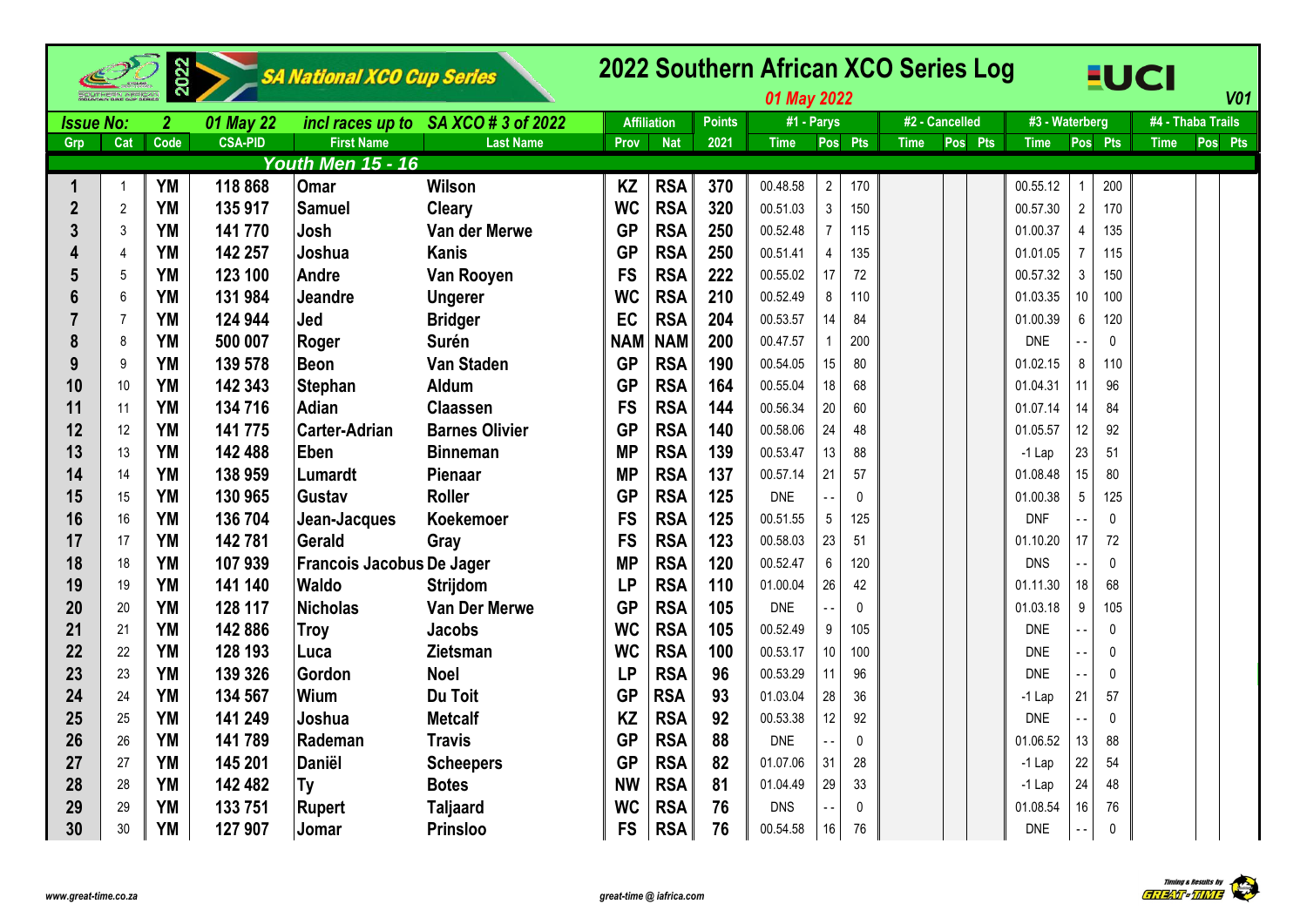|                  |                 | 2022             |                | <b>SA National XCO Cup Series</b> |                                     |            |                    |               | 2022 Southern African XCO Series Log<br>01 May 2022 |                 |              |                |         |                |                 |              | <b>EUCI</b>       | <b>V01</b> |
|------------------|-----------------|------------------|----------------|-----------------------------------|-------------------------------------|------------|--------------------|---------------|-----------------------------------------------------|-----------------|--------------|----------------|---------|----------------|-----------------|--------------|-------------------|------------|
| <b>Issue No:</b> |                 | $\boldsymbol{2}$ | 01 May 22      |                                   | incl races up to SA XCO # 3 of 2022 |            | <b>Affiliation</b> | <b>Points</b> | #1 - Parys                                          |                 |              | #2 - Cancelled |         | #3 - Waterberg |                 |              | #4 - Thaba Trails |            |
| Grp              | Cat             | Code             | <b>CSA-PID</b> | <b>First Name</b>                 | <b>Last Name</b>                    | Prov       | <b>Nat</b>         | 2021          | <b>Time</b>                                         | Pos             | Pts          | <b>Time</b>    | Pos Pts | <b>Time</b>    | Pos             | <b>Pts</b>   | <b>Time</b>       | Pos Pts    |
| 31               | 31              | <b>YM</b>        | 136 329        | <b>Darrell</b>                    | Swanepoel                           | <b>FS</b>  | <b>RSA</b>         | 64            | <b>DNS</b>                                          | $\overline{a}$  | $\mathbf{0}$ |                |         | $-1$ Lap       | 19              | 64           |                   |            |
| 32               | 32              | <b>YM</b>        | 143 731        | <b>Matthew</b>                    | Holloway                            | <b>KZ</b>  | <b>RSA</b>         | 64            | 00.56.27                                            | 19              | 64           |                |         | <b>DNE</b>     |                 | $\theta$     |                   |            |
| 33               | 33              | <b>YM</b>        | 141 538        | L-Dean                            | <b>Kruger</b>                       | <b>LP</b>  | <b>RSA</b>         | 60            | <b>DNE</b>                                          | $\sim$          | $\mathbf{0}$ |                |         | $-1$ Lap       | 20              | 60           |                   |            |
| 34               | 34              | <b>YM</b>        | 143 750        | <b>Noah</b>                       | <b>Odendaal</b>                     | <b>GP</b>  | <b>RSA</b>         | 54            | 00.58.02                                            | 22              | 54           |                |         | <b>DNE</b>     |                 | 0            |                   |            |
| 35               | 35              | <b>YM</b>        | 142 405        | <b>Jannes</b>                     | <b>Koekemoer</b>                    | <b>NW</b>  | <b>RSA</b>         | 45            | 00.58.12                                            | 25              | 45           |                |         | <b>DNF</b>     |                 | $\Omega$     |                   |            |
| 36               | 36              | <b>YM</b>        | 142 363        | Xander                            | Le Roux                             | <b>NW</b>  | <b>RSA</b>         | 39            | 01.02.05                                            | 27              | 39           |                |         | <b>DNE</b>     |                 | $\Omega$     |                   |            |
| 37               | 37              | <b>YM</b>        | 139 217        | Tristan                           | <b>Hudson</b>                       | <b>LP</b>  | <b>RSA</b>         | 30            | 01.05.52                                            | 30 <sub>2</sub> | 30           |                |         | <b>DNE</b>     |                 | $\mathbf{0}$ |                   |            |
| 38               | 38              | <b>YM</b>        | 142 661        | Hendré                            | <b>Bester</b>                       | <b>FS</b>  | <b>RSA</b>         | 26            | 01.07.41                                            | 32              | 26           |                |         | <b>DNE</b>     |                 | 0            |                   |            |
| 39               | 39              | <b>YM</b>        | 144 779        | <b>Ruan Rudolph</b>               | <b>Britz</b>                        | <b>NW</b>  | <b>RSA</b>         | 24            | 01.09.37                                            | 33              | 24           |                |         | <b>DNE</b>     |                 | $\theta$     |                   |            |
| 40               | 40              | <b>YM</b>        | 143 170        | <b>Willem Johannes Nieuwoudt</b>  |                                     | <b>NW</b>  | <b>RSA</b>         | 22            | 01.11.10                                            | 34              | 22           |                |         | <b>DNE</b>     |                 | 0            |                   |            |
| 41               | 41              | <b>YM</b>        | 145 244        | <b>Xander</b>                     | <b>Du Preez</b>                     | <b>NW</b>  | <b>RSA</b>         | 20            | LAP                                                 | 35              | 20           |                |         | <b>DNF</b>     |                 | $\mathbf{0}$ |                   |            |
| 42               | 42              | <b>YM</b>        | 136 192        | Beau                              | Zijlstra                            | <b>FS</b>  | <b>RSA</b>         | $\bf{0}$      | <b>DNF</b>                                          |                 | $\Omega$     |                |         | <b>DNE</b>     |                 | $\Omega$     |                   |            |
| 43               | 43              | YM               | 134 535        | Samuel                            | <b>McIntosh</b>                     | <b>MP</b>  | <b>RSA</b>         | 0             | <b>DNS</b>                                          |                 | $\mathbf{0}$ |                |         | <b>DNE</b>     |                 | $\mathbf{0}$ |                   |            |
|                  |                 |                  |                | Junior Women 17 - 18              |                                     |            |                    |               |                                                     |                 |              |                |         |                |                 |              |                   |            |
|                  |                 | <b>JW</b>        | 145 184        | <b>Tyler</b>                      | <b>Jacobs</b>                       | <b>KZ</b>  | <b>RSA</b>         | 400           | 00.57.54                                            |                 | 200          |                |         | 01.04.50       |                 | 200          |                   |            |
| $\overline{2}$   | $\overline{2}$  | <b>JW</b>        | 125 104        | <b>Madison</b>                    | <b>Mann</b>                         | EC         | <b>RSA</b>         | 320           | 01.00.39                                            | $\overline{2}$  | 170          |                |         | 01.18.40       | $\mathbf{3}$    | 150          |                   |            |
|                  | 3               | <b>JW</b>        | 133 358        | Lilian                            | <b>Baber</b>                        | <b>LP</b>  | <b>RSA</b>         | 295           | 01.02.18                                            | $5\phantom{.0}$ | 125          |                |         | 01.10.14       | $\overline{2}$  | 170          |                   |            |
|                  | 4               | <b>JW</b>        | 124 344        | <b>Riley</b>                      | <b>Smith</b>                        | <b>KZ</b>  | <b>RSA</b>         | 285           | 01.01.37                                            | $\mathbf{3}$    | 150          |                |         | 01.20.32       | 4               | 135          |                   |            |
|                  | 5               | <b>JW</b>        | 108 011        | Anna                              | <b>Marx</b>                         | <b>WC</b>  | <b>RSA</b>         | 260           | 01.02.10                                            | $\overline{4}$  | 135          |                |         | 01.20.49       | $5\phantom{.0}$ | 125          |                   |            |
|                  | 6               | <b>JW</b>        | 126 174        | Kayleigh                          | <b>Stevenson</b>                    | <b>KZ</b>  | <b>RSA</b>         | 240           | 01.03.03                                            | 6               | 120          |                |         | 01.22.58       | 6               | 120          |                   |            |
|                  | 7               | <b>JW</b>        | 138 616        | Lianke                            | <b>Fourie</b>                       | <b>LP</b>  | <b>RSA</b>         | 207           | 01.15.32                                            | 12              | 92           |                |         | $-1$ Lap       | $\overline{7}$  | 115          |                   |            |
| 8                | 8               | <b>JW</b>        | 142 388        | <b>Ansune</b>                     | <b>Fourie</b>                       | <b>NW</b>  | <b>RSA</b>         | 194           | 01.23.55                                            | 14              | 84           |                |         | $-1$ Lap       | $\bf 8$         | 110          |                   |            |
| 9                | 9               | <b>JW</b>        | 135 356        | Anya                              | <b>Du Plessis</b>                   | <b>WC</b>  | <b>RSA</b>         | 115           | 01.04.35                                            | $\overline{7}$  | 115          |                |         | <b>DNE</b>     |                 | 0            |                   |            |
| 10               | 10 <sup>°</sup> | <b>JW</b>        | 132 000        | Emily                             | Van Heerden                         | KZ         | <b>RSA</b>         | 110           | 01.05.15                                            | 8               | 110          |                |         | DNE            |                 | $\theta$     |                   |            |
| 11               | 11              | <b>JW</b>        | 119836         | Kayleigh                          | <b>Scholtz</b>                      | <b>WC</b>  | <b>RSA</b>         | 105           | 01.06.35                                            | 9               | 105          |                |         | <b>DNE</b>     |                 | $\mathbf{0}$ |                   |            |
| 12               | 12              | <b>JW</b>        | 500 020        | Lotte                             | <b>Beulker</b>                      | <b>NAM</b> | <b>NAM</b>         | 100           | 01.07.53                                            | 10 <sup>°</sup> | 100          |                |         | <b>DNE</b>     |                 | $\mathbf{0}$ |                   |            |
| 13               | 13              | <b>JW</b>        | 140 814        | <b>Tarina</b>                     | <b>Naude</b>                        | <b>GP</b>  | <b>RSA</b>         | 96            | 01.13.29                                            | 11              | 96           |                |         | <b>DNE</b>     |                 | $\theta$     |                   |            |
| 14               | 14              | <b>JW</b>        | 142 271        | Helen                             | Wilson                              | <b>GP</b>  | <b>RSA</b>         | 88            | 01.23.19                                            | 13              | 88           |                |         | <b>DNE</b>     |                 | $\mathbf{0}$ |                   |            |

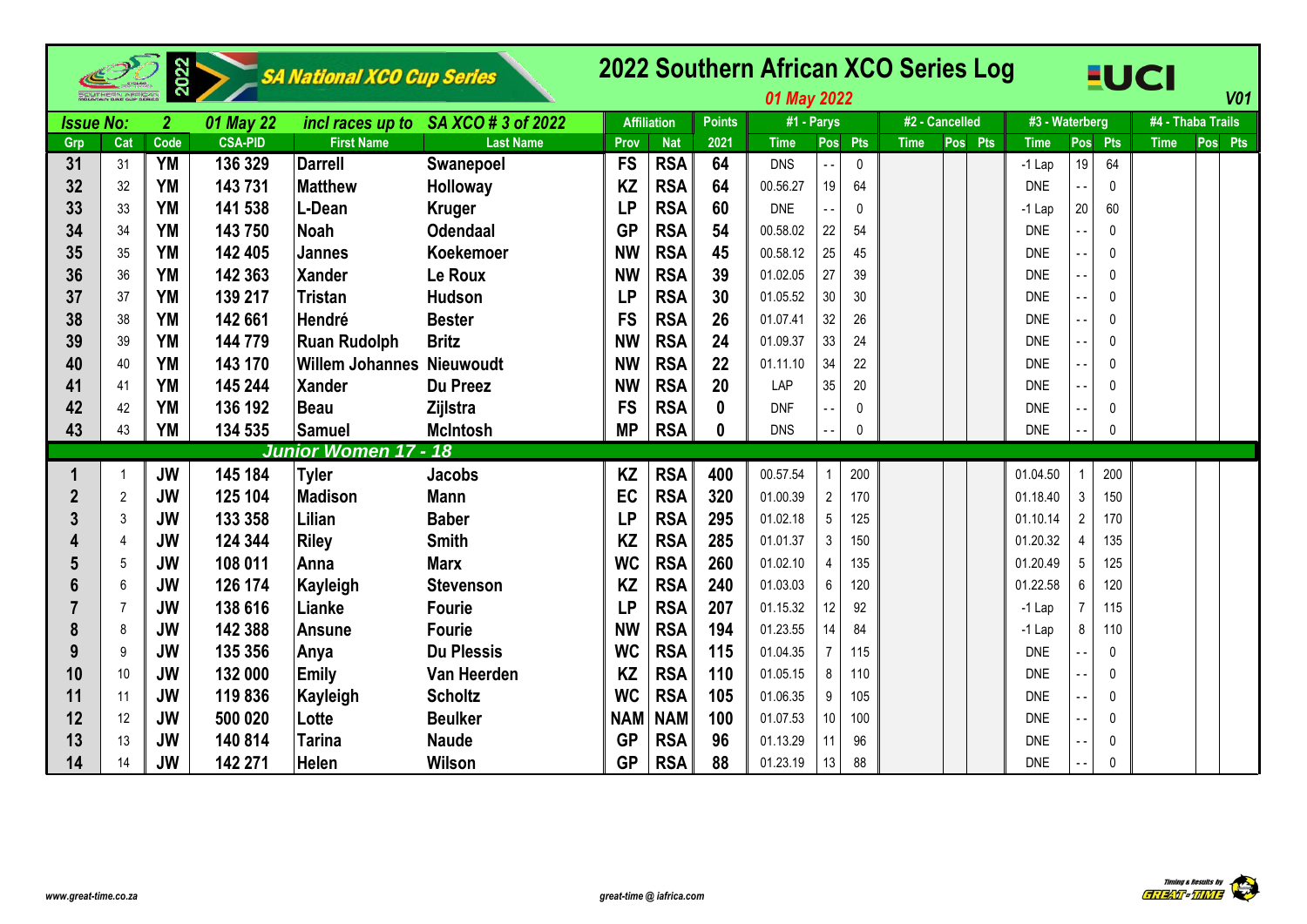|                  |                | 2022             |                | <b>SA National XCO Cup Series</b> |                          |             |                    |               | 01 May 2022 |                  |              |             | 2022 Southern African XCO Series Log |                |                          |              | EUCI              |         | <b>V01</b> |
|------------------|----------------|------------------|----------------|-----------------------------------|--------------------------|-------------|--------------------|---------------|-------------|------------------|--------------|-------------|--------------------------------------|----------------|--------------------------|--------------|-------------------|---------|------------|
| <b>Issue No:</b> |                | $\boldsymbol{2}$ | 01 May 22      | incl races up to                  | SA XCO # 3 of 2022       |             | <b>Affiliation</b> | <b>Points</b> | #1 - Parys  |                  |              |             | #2 - Cancelled                       | #3 - Waterberg |                          |              | #4 - Thaba Trails |         |            |
| Grp              | Cat            | Code             | <b>CSA-PID</b> | <b>First Name</b>                 | <b>Last Name</b>         | <b>Prov</b> | <b>Nat</b>         | 2021          | <b>Time</b> |                  | Pos Pts      | <b>Time</b> | Pos Pts                              | <b>Time</b>    |                          | Pos Pts      | <b>Time</b>       | Pos Pts |            |
|                  |                |                  |                | Junior Men 17 - 18                |                          |             |                    |               |             |                  |              |             |                                      |                |                          |              |                   |         |            |
| $\mathbf 1$      | $\overline{1}$ | <b>JM</b>        | 132 085        | Ernest                            | <b>Roets</b>             | <b>NW</b>   | <b>RSA</b>         | 335           | 01.05.08    | $\overline{4}$   | 135          |             |                                      | 01.08.12       | 1                        | 200          |                   |         |            |
| $\boldsymbol{2}$ | $\overline{2}$ | <b>JM</b>        | 139 967        | <b>Massimiliano</b>               | <b>Ambrosi</b>           | <b>GP</b>   | <b>RSA</b>         | 320           | 01.04.19    | $\mathfrak{Z}$   | 150          |             |                                      | 01.08.21       | $\overline{2}$           | 170          |                   |         |            |
| 3                | 3              | <b>JM</b>        | 138 278        | <b>Justin</b>                     | Swanepoel                | <b>KZ</b>   | <b>RSA</b>         | 250           | 01.09.13    | 10               | 100          |             |                                      | 01.09.53       | 3                        | 150          |                   |         |            |
| 4                | 4              | <b>JM</b>        | 142 266        | Jordan                            | <b>Boshoff</b>           | <b>GP</b>   | <b>RSA</b>         | 250           | 01.05.09    | 5                | 125          |             |                                      | 01.11.28       | 5                        | 125          |                   |         |            |
| 5                | $\sqrt{5}$     | <b>JM</b>        | 137 284        | Jean-Jacques                      | <b>Holtzhausen</b>       | <b>FS</b>   | <b>RSA</b>         | 235           | 01.05.10    | 6                | 120          |             |                                      | 01.14.42       | $\overline{7}$           | 115          |                   |         |            |
| $6\phantom{1}6$  | 6              | <b>JM</b>        | 137 038        | Phillip                           | <b>Naude</b>             | <b>GP</b>   | <b>RSA</b>         | 230           | 01.08.08    | 8                | 110          |             |                                      | 01.11.30       | 6                        | 120          |                   |         |            |
| 7                | $\overline{7}$ | <b>JM</b>        | 500 004        | <b>Daniel</b>                     | Hahn                     | <b>NAM</b>  | <b>NAM</b>         | 200           | 01.02.00    |                  | 200          |             |                                      | <b>DNE</b>     |                          | $\mathbf{0}$ |                   |         |            |
| 8                | 8              | <b>JM</b>        | 500 005        | <b>Kevin</b>                      | Lowe                     | <b>NAM</b>  | <b>NAM</b>         | 170           | 01.02.02    | $\overline{2}$   | 170          |             |                                      | <b>DNE</b>     |                          | $\Omega$     |                   |         |            |
| 9                | 9              | <b>JM</b>        | 139 807        | <b>Connor</b>                     | <b>Steytler</b>          | <b>KZ</b>   | <b>RSA</b>         | 164           | 01.12.16    | 16               | 76           |             |                                      | 01.20.14       | 13                       | 88           |                   |         |            |
| 10               | 10             | <b>JM</b>        | 141 305        | <b>Robert</b>                     | O'Reilly                 | <b>LP</b>   | <b>RSA</b>         | 156           | 01.14.20    | 19               | 64           |             |                                      | 01.19.39       | $12 \overline{ }$        | 92           |                   |         |            |
| 11               | 11             | <b>JM</b>        | 135 890        | William                           | <b>Mills</b>             | <b>GP</b>   | <b>RSA</b>         | 154           | 01.14.45    | 22               | 54           |             |                                      | 01.17.36       | 10 <sup>°</sup>          | 100          |                   |         |            |
| 12               | 12             | <b>JM</b>        | 138 800        | <b>Brent</b>                      | <b>Richter</b>           | <b>KZ</b>   | <b>RSA</b>         | 148           | 01.11.41    | 15               | 80           |             |                                      | 01.24.31       | 18                       | 68           |                   |         |            |
| 13               | 13             | <b>JM</b>        | 133 020        | Ruan                              | <b>Jansen van Vuuren</b> | <b>LP</b>   | <b>RSA</b>         | 135           | <b>DNF</b>  |                  | $\mathbf 0$  |             |                                      | 01.10.14       | 4                        | 135          |                   |         |            |
| 14               | 14             | <b>JM</b>        | 141 153        | <b>Divan</b>                      | de Klerk                 | <b>GP</b>   | <b>RSA</b>         | 121           | 01.14.29    | 21               | 57           |             |                                      | 01.25.53       | 19                       | 64           |                   |         |            |
| 15               | 15             | <b>JM</b>        | 600 001        | <b>Alix</b>                       | <b>Andre Gallis</b>      | <b>FRA</b>  | <b>FRA</b>         | 115           | 01.06.47    | $\overline{7}$   | 115          |             |                                      | <b>DNE</b>     |                          | $\mathbf{0}$ |                   |         |            |
| 16               | 16             | <b>JM</b>        | 138 625        | Lood                              | Goosen                   | <b>WC</b>   | <b>RSA</b>         | 110           | <b>DNF</b>  |                  | $\mathbf 0$  |             |                                      | 01.16.02       | 8                        | 110          |                   |         |            |
| 17               | 17             | <b>JM</b>        | 140 919        | Calem                             | <b>Angus</b>             | <b>GP</b>   | <b>RSA</b>         | 110           | 01.19.28    | 30               | 30           |             |                                      | 01.21.05       | 15 <sup>15</sup>         | 80           |                   |         |            |
| 18               | 18             | <b>JM</b>        | 141 197        | <b>Blaine</b>                     | <b>Kieck</b>             | <b>GP</b>   | <b>RSA</b>         | 105           | <b>DNE</b>  |                  | 0            |             |                                      | 01.17.09       | 9                        | 105          |                   |         |            |
| 19               | 19             | <b>JM</b>        | 140 540        | Jade                              | <b>Di-Sante</b>          | <b>GP</b>   | <b>RSA</b>         | 105           | 01.15.31    | 24               | 48           |             |                                      | $-1$ Lap       | 21                       | 57           |                   |         |            |
| 20               | 20             | <b>JM</b>        | 133 434        | <b>Neil</b>                       | <b>Mac Leod</b>          | <b>FS</b>   | <b>RSA</b>         | 105           | 01.08.42    | $\boldsymbol{9}$ | 105          |             |                                      | <b>DNE</b>     |                          | $\mathbf{0}$ |                   |         |            |
| 21               | 21             | <b>JM</b>        | 135 794        | Cronje                            | <b>Beukes</b>            | <b>WC</b>   | <b>RSA</b>         | 96            | <b>DNS</b>  |                  | 0            |             |                                      | 01.17.53       | 11                       | 96           |                   |         |            |
| 22               | 22             | <b>JM</b>        | 143 015        | Pieter                            | Van Eeden                | <b>GP</b>   | <b>RSA</b>         | 96            | 01.16.05    | 26               | 42           |             |                                      | -1 Lap         | 22                       | 54           |                   |         |            |
| 23               | 23             | <b>JM</b>        | 142 852        | Jaydan                            | <b>Durandt</b>           | <b>WC</b>   | <b>RSA</b>         | 96            | 01.09.49    | 11               | 96           |             |                                      | <b>DNE</b>     | $\overline{\phantom{a}}$ | $\Omega$     |                   |         |            |
| 24               | 24             | <b>JM</b>        | 141 132        | <b>Christoff</b>                  | <b>Erasmus</b>           | <b>LP</b>   | <b>RSA</b>         | 93            | 01.19.19    | 29               | 33           |             |                                      | $-1$ Lap       | 20                       | 60           |                   |         |            |
| 25               | 25             | <b>JM</b>        | 140 945        | Kyle                              | <b>Tolmay</b>            | <b>GP</b>   | <b>RSA</b>         | 92            | 01.10.15    | 12               | 92           |             |                                      | <b>DNE</b>     | $-$                      | $\mathbf{0}$ |                   |         |            |
| 26               | 26             | <b>JM</b>        | 142 177        | Louis                             | <b>Burger</b>            | <b>FS</b>   | <b>RSA</b>         | 88            | 01.11.17    | 13               | 88           |             |                                      | <b>DNE</b>     |                          | 0            |                   |         |            |
| 27               | 27             | <b>JM</b>        | 139 130        | Aaron                             | Pietersen                | <b>GP</b>   | <b>RSA</b>         | 84            | <b>DNE</b>  | - -              | $\mathbf{0}$ |             |                                      | 01.20.33       | 14                       | 84           |                   |         |            |
| 28               | 28             | <b>JM</b>        | 110 365        | <b>Hendre</b>                     | <b>De Villiers</b>       | <b>WC</b>   | <b>RSA</b>         | 84            | 01.11.40    | 14               | 84           |             |                                      | <b>DNE</b>     |                          | $\mathbf{0}$ |                   |         |            |
| 29               | 29             | <b>JM</b>        | 141 424        | <b>Rion</b>                       | Le Grange                | <b>GP</b>   | <b>RSA</b>         | 76            | <b>DNE</b>  | $\sim$ $\sim$    | 0            |             |                                      | 01.21.50       | 16                       | 76           |                   |         |            |
| 30               | 30             | <b>JM</b>        | 139 926        | Nika                              | <b>Duffin</b>            | <b>GP</b>   | <b>RSA</b>         | 72            | <b>DNE</b>  |                  | 0            |             |                                      | 01.23.00       | 17                       | 72           |                   |         |            |

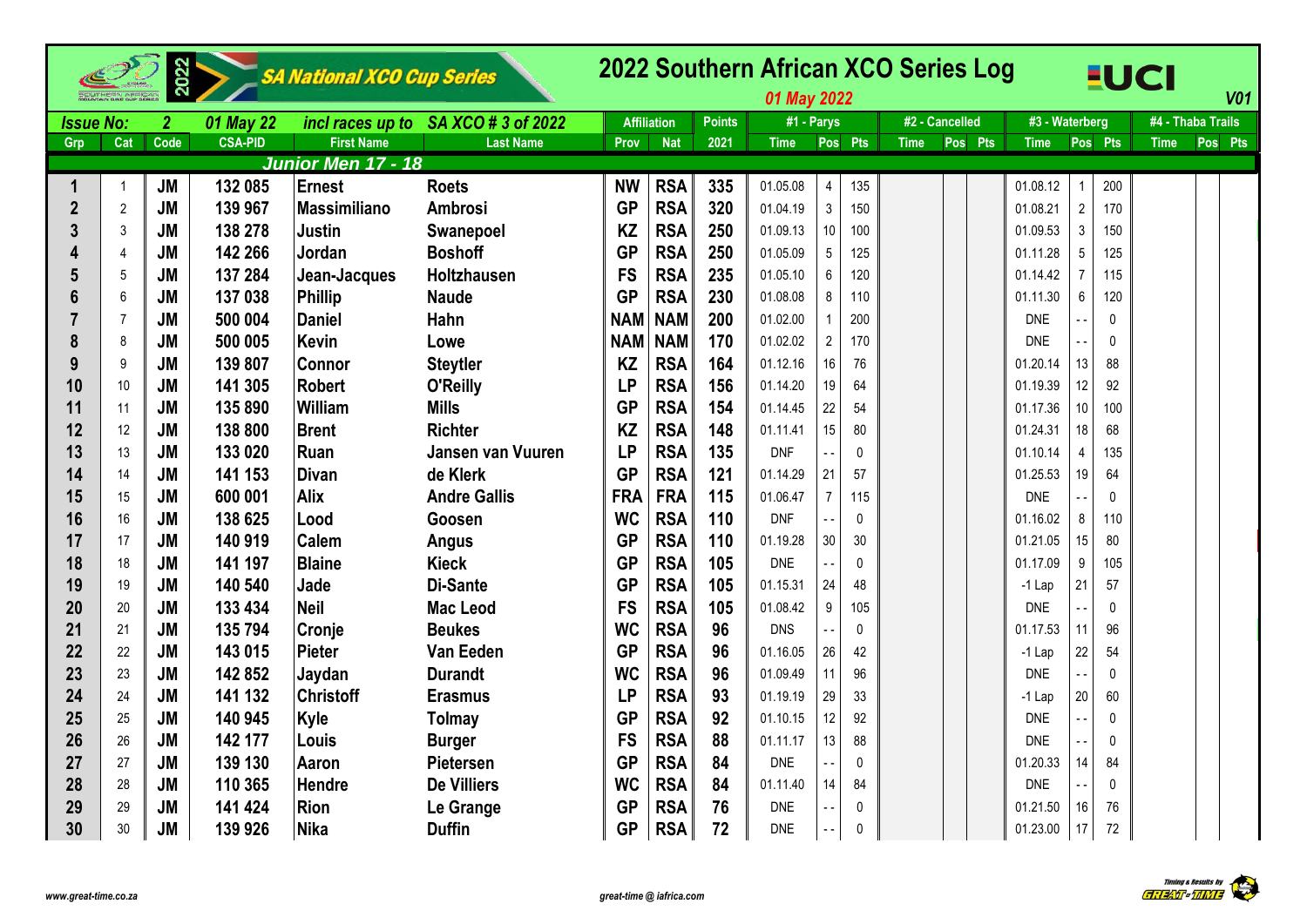|                  |                | 2022           |                | SA National XCO Cup Series |                                     |            |                    |               | 2022 Southern African XCO Series Log<br>01 May 2022 |                 |              |                |         |                |                |                | <b>EUCI</b> | V <sub>01</sub>   |
|------------------|----------------|----------------|----------------|----------------------------|-------------------------------------|------------|--------------------|---------------|-----------------------------------------------------|-----------------|--------------|----------------|---------|----------------|----------------|----------------|-------------|-------------------|
| <b>Issue No:</b> |                | $\overline{2}$ | 01 May 22      |                            | incl races up to SA XCO # 3 of 2022 |            | <b>Affiliation</b> | <b>Points</b> | #1 - Parys                                          |                 |              | #2 - Cancelled |         | #3 - Waterberg |                |                |             | #4 - Thaba Trails |
| Grp              | Cat            | Code           | <b>CSA-PID</b> | <b>First Name</b>          | <b>Last Name</b>                    | Prov       | <b>Nat</b>         | 2021          | <b>Time</b>                                         | Pos             | <b>Pts</b>   | <b>Time</b>    | Pos Pts | <b>Time</b>    |                | Pos Pts        | <b>Time</b> | Pos Pts           |
| 31               | 31             | <b>JM</b>      | 500 016        | Adrian                     | Key                                 | <b>NAM</b> | <b>NAM</b>         | 72            | 01.12.18                                            | 17              | 72           |                |         | <b>DNE</b>     |                | $\pmb{0}$      |             |                   |
| 32               | 32             | <b>JM</b>      | 142 312        | Steffin                    | De Jager                            | <b>GP</b>  | <b>RSA</b>         | 68            | LAP                                                 | 35              | 20           |                |         | $-1$ Lap       | 24             | 48             |             |                   |
| 33               | 33             | <b>JM</b>      | 142 951        | Ruben                      | <b>Gombos</b>                       | <b>GP</b>  | <b>RSA</b>         | 68            | 01.12.49                                            | 18              | 68           |                |         | <b>DNE</b>     |                | $\Omega$       |             |                   |
| 34               | 34             | <b>JM</b>      | 141 800        | <b>Divan</b>               | <b>Terblanche</b>                   | <b>WC</b>  | <b>RSA</b>         | 60            | 01.14.21                                            | 20              | 60           |                |         | <b>DNE</b>     |                | $\mathbf{0}$   |             |                   |
| 35               | 35             | <b>JM</b>      | 141 048        | André                      | <b>Van Deventer</b>                 | <b>LP</b>  | <b>RSA</b>         | 51            | <b>DNE</b>                                          |                 | 0            |                |         | $-1$ Lap       | 23             | 51             |             |                   |
| 36               | 36             | <b>JM</b>      | 141 828        | Greg                       | Lawson                              | <b>WC</b>  | <b>RSA</b>         | 51            | 01.15.23                                            | 23              | 51           |                |         | <b>DNE</b>     |                | $\overline{0}$ |             |                   |
| 37               | 37             | <b>JM</b>      | 140 918        | <b>Thomas-Ross</b>         | <b>Patterson</b>                    | <b>NC</b>  | <b>RSA</b>         | 45            | 01.15.51                                            | 25              | 45           |                |         | <b>DNE</b>     |                | $\theta$       |             |                   |
| 38               | 38             | <b>JM</b>      | 114 367        | Gustav                     | <b>Venter</b>                       | <b>NW</b>  | <b>RSA</b>         | 39            | 01.17.24                                            | 27              | 39           |                |         | <b>DNE</b>     |                | 0              |             |                   |
| 39               | 39             | <b>JM</b>      | 140 739        | Wyatt                      | <b>Botes</b>                        | <b>NW</b>  | <b>RSA</b>         | 36            | 01.19.00                                            | 28              | 36           |                |         | <b>DNF</b>     |                | $\mathbf 0$    |             |                   |
| 40               | 40             | <b>JM</b>      | 141 804        | Juan                       | Holtzhausen                         | <b>GP</b>  | <b>RSA</b>         | 28            | 01.21.04                                            | 31              | 28           |                |         | <b>DNE</b>     |                | $\pmb{0}$      |             |                   |
| 41               | 41             | <b>JM</b>      | 127 943        | Johann                     | <b>Visser</b>                       | <b>FS</b>  | <b>RSA</b>         | 26            | 01.21.47                                            | 32              | 26           |                |         | <b>DNE</b>     |                | $\mathbf 0$    |             |                   |
| 42               | 42             | <b>JM</b>      | 137 092        | <b>Tyrone</b>              | <b>Anders</b>                       | <b>LP</b>  | <b>RSA</b>         | 24            | LAP                                                 | 33              | 24           |                |         | <b>DNE</b>     |                | $\pmb{0}$      |             |                   |
| 43               | 43             | <b>JM</b>      | 138 953        | Ruben                      | <b>Van Tonder</b>                   | <b>LP</b>  | <b>RSA</b>         | 22            | LAP                                                 | 34              | 22           |                |         | <b>DNE</b>     |                | 0              |             |                   |
| 44               | 44             | <b>JM</b>      | 139 094        | Herman                     | <b>Brand</b>                        | <b>GP</b>  | <b>RSA</b>         | 18            | LAP                                                 | 36              | 18           |                |         | <b>DNE</b>     |                | $\overline{0}$ |             |                   |
| 45               | 45             | <b>JM</b>      | 142 253        | André                      | <b>Steenekamp</b>                   | <b>GP</b>  | <b>RSA</b>         | 16            | LAP                                                 | 37              | 16           |                |         | <b>DNE</b>     |                | $\mathbf{0}$   |             |                   |
| 46               | 46             | <b>JM</b>      | 144 072        | Divan                      | Van Straaten                        | <b>GP</b>  | <b>RSA</b>         | $\mathbf{0}$  | <b>DNF</b>                                          |                 | $\mathbf{0}$ |                |         | <b>DNE</b>     |                | $\mathbf{0}$   |             |                   |
| 47               | 47             | <b>JM</b>      | 122 375        | <b>Lourens</b>             | <b>Spies</b>                        | <b>GP</b>  | <b>RSA</b>         | $\mathbf{0}$  | <b>DNS</b>                                          |                 | 0            |                |         | <b>DNE</b>     |                | $\theta$       |             |                   |
| 48               | 48             | <b>JM</b>      | 139 525        | <b>Matthew</b>             | Frattaroli                          | <b>GP</b>  | <b>RSA</b>         | $\mathbf{0}$  | <b>DNF</b>                                          |                 | 0            |                |         | <b>DNE</b>     |                | $\theta$       |             |                   |
| 49               | 49             | <b>JM</b>      | 136 508        | Ruben                      | <b>Van Ree</b>                      | <b>LP</b>  | <b>RSA</b>         | $\mathbf{0}$  | <b>DNF</b>                                          |                 | 0            |                |         | <b>DNE</b>     |                | $\mathbf 0$    |             |                   |
| 50               | 50             | <b>JM</b>      | 142 242        | <b>Zuan</b>                | Jacobs                              | <b>GP</b>  | <b>RSA</b>         | $\mathbf{0}$  | <b>DNS</b>                                          |                 | $\mathbf{0}$ |                |         | <b>DNE</b>     |                | $\mathbf{0}$   |             |                   |
|                  |                |                |                | Elite Women 19+            |                                     |            |                    |               |                                                     |                 |              |                |         |                |                |                |             |                   |
|                  | -1             | EW             | 16 676         | <b>Mariske</b>             | <b>Strauss</b>                      | <b>WC</b>  | <b>RSA</b>         | 370           | 01.31.28                                            | $\overline{2}$  | 170          |                |         | 01.33.23       |                | 200            |             |                   |
| $\boldsymbol{2}$ | $\overline{2}$ | EW             | 8 2 3 0        | <b>Candice</b>             | Lill                                | <b>WC</b>  | <b>RSA</b>         | 370           | 01.25.29                                            | $\overline{1}$  | 200          |                |         | 01.37.28       | $\overline{2}$ | 170            |             |                   |
| 3                | 3              | EW             | 139 931        | <b>Eliz-Mari</b>           | <b>Pretorius</b>                    | <b>LP</b>  | <b>RSA</b>         | 231           | LAP                                                 | 11              | 96           |                |         | $-1$ Lap       | 4              | 135            |             |                   |
| 4                | 4              | EW             | 144 377        | <b>Anneke</b>              | Van der Walt                        | <b>GP</b>  | <b>RSA</b>         | 205           | LAP                                                 | 15              | 80           |                |         | -2 Laps        | $\sqrt{5}$     | 125            |             |                   |
| 5                | 5              | EW             | 104 850        | Kathleen                   | <b>Baker</b>                        | <b>GP</b>  | <b>RSA</b>         | 204           | LAP                                                 | 14              | 84           |                |         | -2 Laps        | 6              | 120            |             |                   |
| 6                | 6              | EW             | 141 419        | <b>Cailin</b>              | <b>Fourie</b>                       | <b>GP</b>  | <b>RSA</b>         | 203           | LAP                                                 | 13              | 88           |                |         | -2 Laps        | $\overline{7}$ | 115            |             |                   |
|                  | 7              | EW             | 138 389        | Karla                      | <b>Stumpf</b>                       | <b>WC</b>  | <b>RSA</b>         | 150           | <b>DNE</b>                                          |                 | $\mathbf{0}$ |                |         | 01.52.10       | $\mathbf{3}$   | 150            |             |                   |
| 8                | 8              | EW             | 104 632        | <b>Danielle</b>            | <b>Strydom</b>                      | <b>NW</b>  | <b>RSA</b>         | 150           | 01.34.12                                            | 3               | 150          |                |         | <b>DNE</b>     |                | 0              |             |                   |
| 9                | 9              | <b>EW</b>      | 67 441         | Janice                     | <b>Venter</b>                       | <b>WC</b>  | <b>RSA</b>         | 135           | 01.39.22                                            | 4               | 135          |                |         | <b>DNE</b>     |                | 0              |             |                   |
| 10               | 10             | EW             | 134 595        | Andrea                     | Schöfmann                           | <b>WC</b>  | <b>RSA</b>         | 125           | 01.39.52                                            | $5\phantom{.0}$ | 125          |                |         | <b>DNE</b>     |                | $\pmb{0}$      |             |                   |

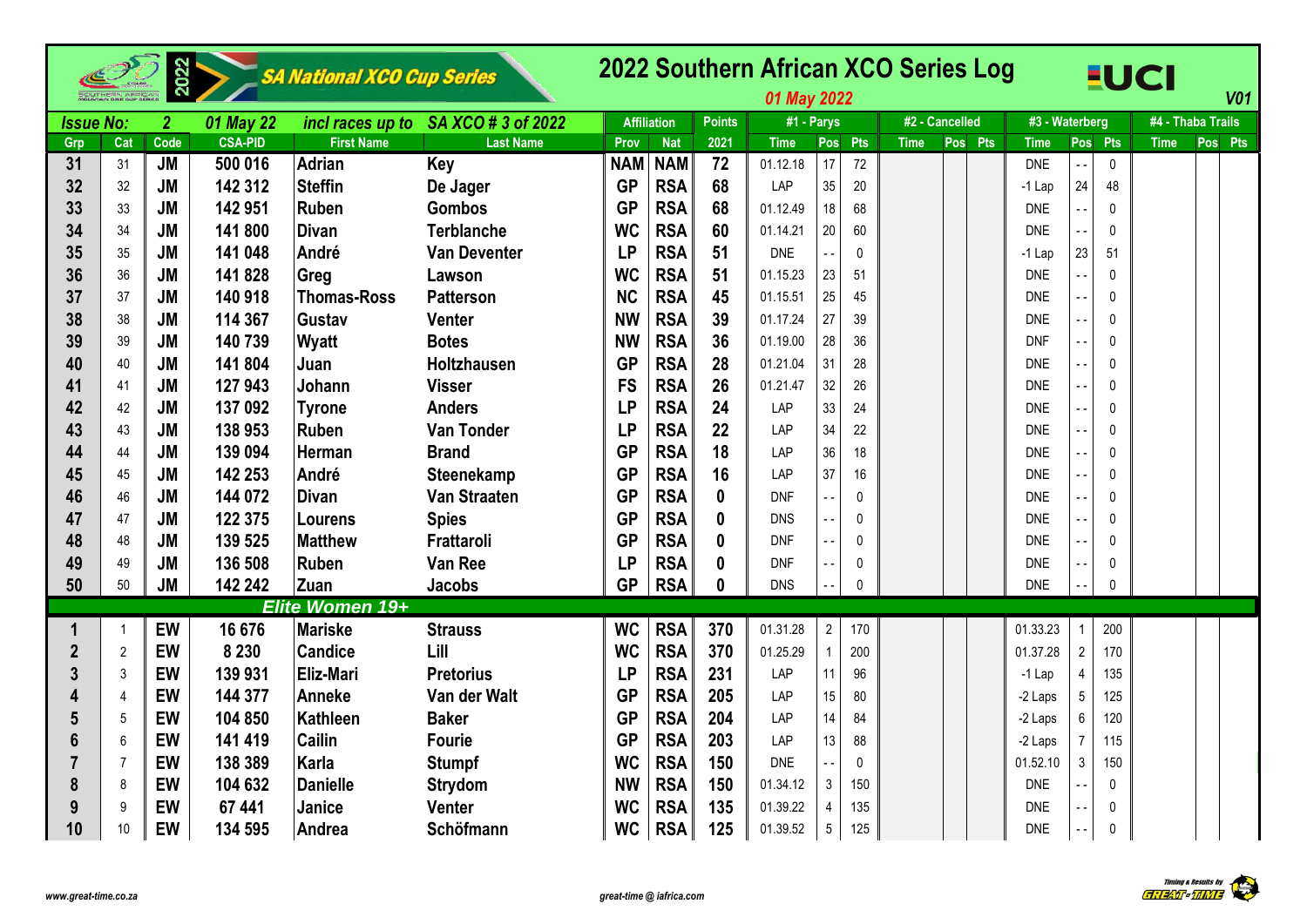|                  |                | 2022           |                | SA National XCO Cup Series |                                     |            |                    |               | 01 May 2022 |                        | 2022 Southern African XCO Series Log |             | <b>EUCI</b>            |                   | V <sub>01</sub> |
|------------------|----------------|----------------|----------------|----------------------------|-------------------------------------|------------|--------------------|---------------|-------------|------------------------|--------------------------------------|-------------|------------------------|-------------------|-----------------|
| <b>Issue No:</b> |                | $\overline{2}$ | 01 May 22      |                            | incl races up to SA XCO # 3 of 2022 |            | <b>Affiliation</b> | <b>Points</b> | #1 - Parys  |                        | #2 - Cancelled                       |             | #3 - Waterberg         | #4 - Thaba Trails |                 |
| Grp              | Cat            | Code           | <b>CSA-PID</b> | <b>First Name</b>          | <b>Last Name</b>                    | Prov       | <b>Nat</b>         | 2021          | <b>Time</b> | Pos<br>Pts             | Pos Pts<br><b>Time</b>               | <b>Time</b> | Pos Pts                | <b>Time</b>       | Pos Pts         |
| 11               | 11             | EW             | 141 677        | Marzelle                   | Van der Merwe                       | <b>WC</b>  | <b>RSA</b>         | 120           | 01.39.55    | $6\overline{6}$<br>120 |                                      | <b>DNS</b>  | $\mathbf 0$            |                   |                 |
| 12               | 12             | EW             | 95 137         | Rimari                     | <b>Sutton</b>                       | <b>GP</b>  | <b>RSA</b>         | 115           | 01.42.41    | $\overline{7}$<br>115  |                                      | <b>DNE</b>  | $\mathbf 0$            |                   |                 |
| 13               | 13             | EW             | 113 848        | <b>Monique</b>             | <b>Swart</b>                        | <b>MP</b>  | <b>RSA</b>         | 110           | <b>DNE</b>  | $\mathbf 0$            |                                      | -3 Laps     | 8<br>110               |                   |                 |
| 14               | 14             | EW             | 500 013        | <b>Monique</b>             | <b>Du Plessis</b>                   | <b>NAM</b> | <b>NAM</b>         | 110           | 01.43.34    | 8<br>110               |                                      | <b>DNE</b>  | 0                      |                   |                 |
| 15               | 15             | EW             | 500 019        | <b>Courtney</b>            | Liebenberg                          | <b>NAM</b> | <b>NAM</b>         | 105           | 01.43.39    | 9<br>105               |                                      | <b>DNE</b>  | 0                      |                   |                 |
| 16               | 16             | EW             | 125 090        | Jone                       | Van Eeden                           | <b>NW</b>  | <b>RSA</b>         | 100           | 01.45.02    | 10 <sup>1</sup><br>100 |                                      | <b>DNE</b>  | 0<br>a a               |                   |                 |
| 17               | 17             | EW             | 141 757        | <b>Karlise</b>             | <b>Scheepers</b>                    | <b>GP</b>  | <b>RSA</b>         | 92            | LAP         | 12<br>92               |                                      | <b>DNF</b>  | $\Omega$               |                   |                 |
| 18               | 18             | EW             | 137845         | <b>Michaela</b>            | Laidlaw                             | <b>GP</b>  | <b>RSA</b>         | $\bf{0}$      | <b>DNS</b>  | $\mathbf 0$            |                                      | <b>DNE</b>  | 0                      |                   |                 |
|                  |                |                |                | Elite Men 19+              |                                     |            |                    |               |             |                        |                                      |             |                        |                   |                 |
| 1                |                | <b>EM</b>      | 6 0 5 5        | Philip                     | <b>Buys</b>                         | <b>GP</b>  | <b>RSA</b>         | 370           | 01.29.07    | $\overline{2}$<br>170  |                                      | 01.29.13    | 200                    |                   |                 |
| $\overline{2}$   | $\overline{2}$ | <b>EM</b>      | 4 9 0 1        | <b>Arno</b>                | Du Toit                             | <b>WC</b>  | <b>RSA</b>         | 350           | 01.29.06    | 200<br>$\mathbf{1}$    |                                      | 01.32.18    | $\mathfrak{Z}$<br>150  |                   |                 |
| 3                | 3              | <b>EM</b>      | 126 173        | Johan                      | Van Zyl                             | <b>WC</b>  | <b>RSA</b>         | 266           | 01.33.59    | 11<br>96               |                                      | 01.31.27    | $\overline{2}$<br>170  |                   |                 |
|                  | $\overline{4}$ | <b>EM</b>      | 89 447         | Luke                       | <b>Moir</b>                         | <b>WC</b>  | <b>RSA</b>         | 240           | 01.30.57    | $5\phantom{.0}$<br>125 |                                      | 01.36.28    | $\overline{7}$<br>115  |                   |                 |
| 5                | 5              | <b>EM</b>      | 85 571         | Wessel                     | <b>Botha</b>                        | <b>GP</b>  | <b>RSA</b>         | 220           | 01.31.02    | 6<br>120               |                                      | 01.37.15    | 10<br>100              |                   |                 |
| 6                | 6              | <b>EM</b>      | 131 159        | <b>Daniel</b>              | Van der Watt                        | <b>KZ</b>  | <b>RSA</b>         | 204           | 01.36.00    | 14<br>84               |                                      | 01.36.01    | 6<br>120               |                   |                 |
|                  | $\overline{7}$ | <b>EM</b>      | 2033           | Jan                        | Withaar                             | <b>GP</b>  | <b>RSA</b>         | 202           | 01.34.17    | 12<br>92               |                                      | 01.37.06    | 8<br>110               |                   |                 |
| 8                | 8              | <b>EM</b>      | 141 988        | Johan                      | <b>De Villiers</b>                  | <b>FS</b>  | <b>RSA</b>         | 193           | 01.32.39    | 9<br>105               |                                      | 01.38.02    | 13<br>88               |                   |                 |
| 9                | 9              | <b>EM</b>      | 141 756        | Jaedon                     | <b>Terlouw</b>                      | <b>GP</b>  | <b>RSA</b>         | 192           | 01.33.27    | 10 <sup>1</sup><br>100 |                                      | 01.37.47    | 12 <sup>°</sup><br>92  |                   |                 |
| 10               | 10             | <b>EM</b>      | 99 277         | <b>Matthew</b>             | <b>Beers</b>                        | <b>WC</b>  | <b>RSA</b>         | 150           | 01.29.08    | $\mathbf{3}$<br>150    |                                      | <b>DNE</b>  | 0                      |                   |                 |
| 11               | 11             | <b>EM</b>      | 137983         | <b>Unathi</b>              | <b>Nxumalo</b>                      | KZ         | <b>RSA</b>         | 144           | 01.40.32    | 20<br>60               |                                      | 01.40.28    | 14<br>84               |                   |                 |
| 12               | 12             | <b>EM</b>      | 90 519         | Keagan                     | <b>Bontekoning</b>                  | <b>WC</b>  | <b>RSA</b>         | 135           | <b>DNE</b>  | $\mathbf{0}$           |                                      | 01.32.46    | $\overline{4}$<br>135  |                   |                 |
| 13               | 13             | <b>EM</b>      | 500 001        | <b>Alex</b>                | <b>Miller</b>                       | <b>NAM</b> | <b>NAM</b>         | 135           | 01.30.35    | $\overline{4}$<br>135  |                                      | <b>DNE</b>  | 0                      |                   |                 |
| 14               | 14             | <b>EM</b>      | 10 015 568 177 | <b>Cameron</b>             | Wright                              | <b>AUS</b> | <b>AUS</b>         | 125           | <b>DNE</b>  | $\mathbf{0}$           |                                      | 01.34.19    | $5\phantom{.0}$<br>125 |                   |                 |
| 15               | 15             | <b>EM</b>      | 133 043        | Herman                     | <b>Fourie</b>                       | <b>WC</b>  | <b>RSA</b>         | 121           | 01.42.32    | 21<br>57               |                                      | $-1$ Lap    | 19<br>64               |                   |                 |
| 16               | 16             | <b>EM</b>      | 110 458        | Luca                       | <b>Ruwiel</b>                       | <b>WC</b>  | <b>RSA</b>         | 119           | 01.43.39    | 27<br>39               |                                      | 01.41.09    | 15 <sup>15</sup><br>80 |                   |                 |
| 17               | 17             | <b>EM</b>      | 202 475        | <b>Joris</b>               | <b>Ryf</b>                          | <b>SUI</b> | <b>SUI</b>         | 115           | 01.31.48    | $\overline{7}$<br>115  |                                      | <b>DNE</b>  | $\mathbf 0$            |                   |                 |
| 18               | 18             | <b>EM</b>      | 100 354        | <b>Tristan</b>             | <b>Nortje</b>                       | <b>WC</b>  | <b>RSA</b>         | 110           | 01.32.31    | 8<br>110               |                                      | <b>DNE</b>  | $\mathbf{0}$           |                   |                 |
| 19               | 19             | <b>EM</b>      | 130 617        | <b>Matteo</b>              | <b>Damilano</b>                     | <b>GP</b>  | <b>RSA</b>         | 108           | 01.43.02    | 24<br>48               |                                      | -1 Lap      | 20<br>60               |                   |                 |
| 20               | 20             | <b>EM</b>      | 83 119         | <b>Stuart</b>              | <b>Marais</b>                       | KZ         | <b>RSA</b>         | 105           | <b>DNE</b>  | $\mathbf{0}$           |                                      | 01.37.09    | 9<br>105               |                   |                 |
| 21               | 21             | <b>EM</b>      | 137 103        | Jean                       | <b>Du Plessis</b>                   | <b>MP</b>  | <b>RSA</b>         | 104           | 01.44.34    | 28<br>36               |                                      | 01.43.53    | 18<br>68               |                   |                 |
| 22               | 22             | <b>EM</b>      | 138 252        | Kai                        | <b>Von During</b>                   | <b>WC</b>  | <b>RSA</b>         | 96            | <b>DNE</b>  | $\pmb{0}$              |                                      | 01.37.30    | 96<br>11               |                   |                 |

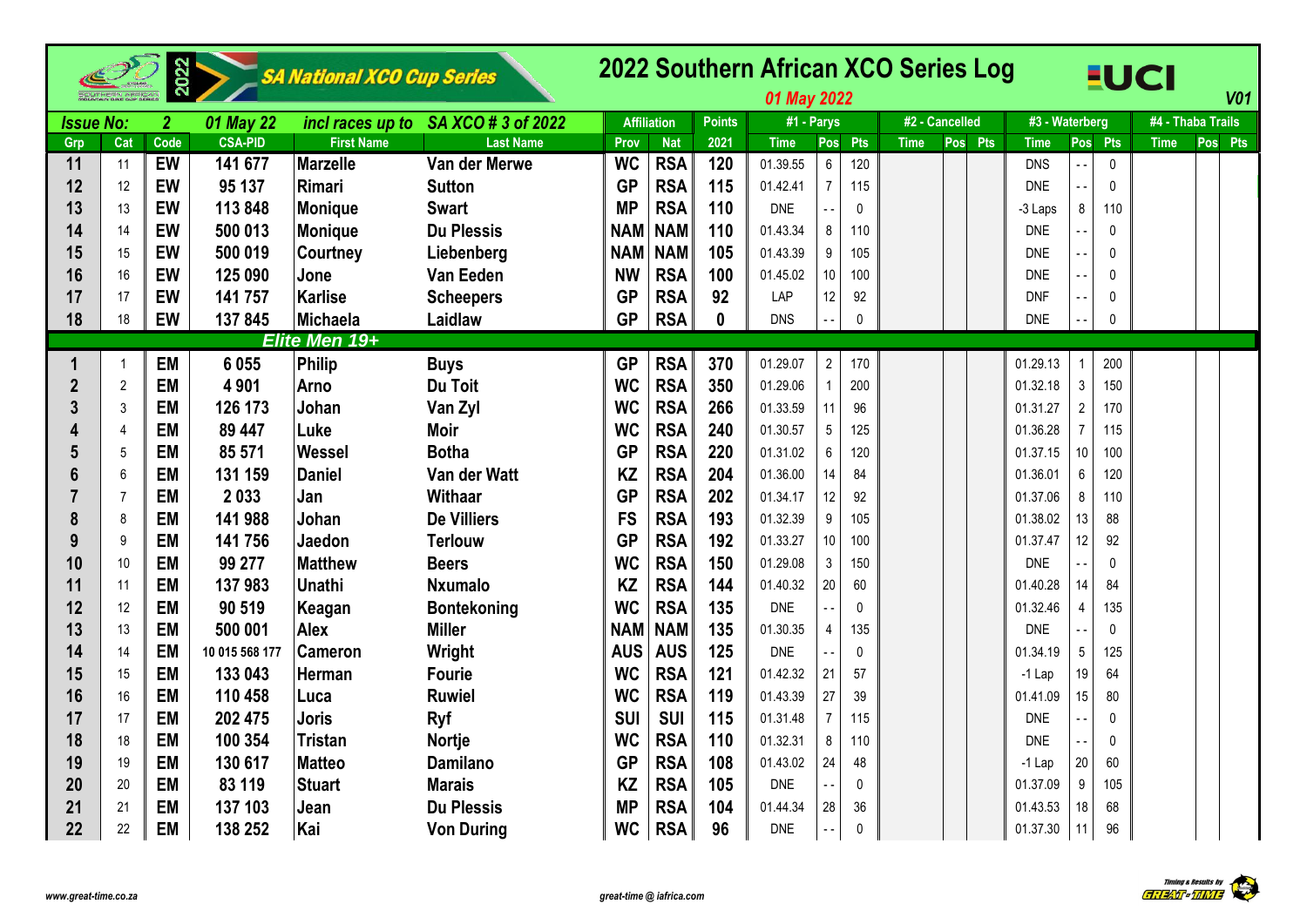|                  |     | 2022           |                | SA National XCO Cup Series |                                     |            |                    |               | 2022 Southern African XCO Series Log<br>01 May 2022 |                 |              |             |                |             |                |              | EUCI              |         | <b>V01</b> |
|------------------|-----|----------------|----------------|----------------------------|-------------------------------------|------------|--------------------|---------------|-----------------------------------------------------|-----------------|--------------|-------------|----------------|-------------|----------------|--------------|-------------------|---------|------------|
| <b>Issue No:</b> |     | $\overline{2}$ | 01 May 22      |                            | incl races up to SA XCO # 3 of 2022 |            | <b>Affiliation</b> | <b>Points</b> | #1 - Parys                                          |                 |              |             | #2 - Cancelled |             | #3 - Waterberg |              | #4 - Thaba Trails |         |            |
| Grp              | Cat | Code           | <b>CSA-PID</b> | <b>First Name</b>          | <b>Last Name</b>                    | Prov       | <b>Nat</b>         | 2021          | <b>Time</b>                                         | Pos             | Pts          | <b>Time</b> | Pos Pts        | <b>Time</b> | Pos            | <b>Pts</b>   | <b>Time</b>       | Pos Pts |            |
| 23               | 23  | <b>EM</b>      | 142 209        | <b>Matthew</b>             | <b>Scott</b>                        | <b>KZ</b>  | <b>RSA</b>         | 94            | LAP                                                 | 36              | 18           |             |                | 01.41.49    | 16             | 76           |                   |         |            |
| 24               | 24  | <b>EM</b>      | 500 003        | Hugo                       | Hahn                                | <b>NAM</b> | <b>NAM</b>         | 88            | 01.35.04                                            | 13              | 88           |             |                | <b>DNE</b>  |                | $\mathbf{0}$ |                   |         |            |
| 25               | 25  | <b>EM</b>      | 140 328        | Ethan                      | <b>Alford</b>                       | <b>GP</b>  | <b>RSA</b>         | 84            | LAP                                                 | 30 <sub>2</sub> | 30           |             |                | -2 Laps     | 22             | 54           |                   |         |            |
| 26               | 26  | <b>EM</b>      | 135 790        | Michael                    | <b>Foster</b>                       | <b>KZ</b>  | <b>RSA</b>         | 80            | 01.36.14                                            | 15              | 80           |             |                | <b>DNS</b>  |                | $\mathbf{0}$ |                   |         |            |
| 27               | 27  | <b>EM</b>      | 107 683        | Pieter                     | Du Toit                             | <b>NW</b>  | <b>RSA</b>         | 76            | 01.36.55                                            | 16              | 76           |             |                | <b>DNE</b>  |                | $\Omega$     |                   |         |            |
| 28               | 28  | <b>EM</b>      | 141 758        | lgnatius                   | <b>Du Preez</b>                     | <b>GP</b>  | <b>RSA</b>         | 72            | <b>DNE</b>                                          |                 | $\mathbf{0}$ |             |                | 01.43.48    | 17             | 72           |                   |         |            |
| 29               | 29  | <b>EM</b>      | 138 596        | Gunther                    | <b>Katzke</b>                       | <b>WC</b>  | <b>RSA</b>         | 72            | 01.37.43                                            | 17              | 72           |             |                | <b>DNF</b>  |                | $\mathbf{0}$ |                   |         |            |
| 30               | 30  | <b>EM</b>      | 125 771        | <b>Thomas Luc</b>          | <b>Hudson</b>                       | <b>WC</b>  | <b>RSA</b>         | 68            | 01.38.41                                            | 18              | 68           |             |                | <b>DNE</b>  |                | $\theta$     |                   |         |            |
| 31               | 31  | <b>EM</b>      | RC044732       | <b>Tumelo</b>              | <b>Makae</b>                        | <b>LES</b> | <b>LES</b>         | 64            | 01.39.09                                            | 19              | 64           |             |                | <b>DNE</b>  |                | $\Omega$     |                   |         |            |
| 32               | 32  | <b>EM</b>      | 144 893        | Komborero                  | <b>Bere</b>                         | <b>LP</b>  | <b>RSA</b>         | 57            | <b>DNE</b>                                          |                 | $\mathbf{0}$ |             |                | $-1$ Lap    | 21             | 57           |                   |         |            |
| 33               | 33  | <b>EM</b>      | 500 012        | Bergran                    | Jensen                              | <b>NAM</b> | <b>NAM</b>         | 54            | 01.42.54                                            | 22              | 54           |             |                | <b>DNE</b>  |                | $\theta$     |                   |         |            |
| 34               | 34  | <b>EM</b>      | 125 948        | <b>Erick Delport</b>       | <b>Heyns</b>                        | <b>GP</b>  | <b>RSA</b>         | 51            | 01.42.54                                            | 23              | 51           |             |                | DNE         |                | $\theta$     |                   |         |            |
| 35               | 35  | <b>EM</b>      | RC004959       | Phetetso                   | <b>Monese</b>                       | <b>LES</b> | <b>LES</b>         | 45            | 01.43.13                                            | 25              | 45           |             |                | <b>DNE</b>  |                | $\theta$     |                   |         |            |
| 36               | 36  | <b>EM</b>      | 136 175        | Daniel                     | <b>Kotze</b>                        | <b>FS</b>  | <b>RSA</b>         | 42            | 01.43.25                                            | 26              | 42           |             |                | <b>DNE</b>  |                | $\Omega$     |                   |         |            |
| 37               | 37  | <b>EM</b>      | 142 444        | <b>Cobus</b>               | Van den berg                        | <b>WC</b>  | <b>RSA</b>         | 33            | 01.46.36                                            | 29              | 33           |             |                | <b>DNE</b>  |                | $\Omega$     |                   |         |            |
| 38               | 38  | <b>EM</b>      | 139 114        | Nathan                     | <b>Naude</b>                        | <b>GP</b>  | <b>RSA</b>         | 28            | LAP                                                 | 31              | 28           |             |                | <b>DNF</b>  |                | $\theta$     |                   |         |            |
| 39               | 39  | <b>EM</b>      | 68 223         | <b>JC</b>                  | <b>Nel</b>                          | <b>GP</b>  | <b>RSA</b>         | 26            | LAP                                                 | 32              | 26           |             |                | <b>DNE</b>  |                | $\theta$     |                   |         |            |
| 40               | 40  | <b>EM</b>      | 130 899        | Raye                       | <b>Moolman</b>                      | EC         | <b>RSA</b>         | 24            | LAP                                                 | 33              | 24           |             |                | <b>DNF</b>  |                | $\theta$     |                   |         |            |
| 41               | 41  | <b>EM</b>      | 138 931        | Keegan                     | <b>Tullis</b>                       | <b>KZ</b>  | <b>RSA</b>         | 22            | LAP                                                 | 34              | 22           |             |                | <b>DNE</b>  |                | $\theta$     |                   |         |            |
| 42               | 42  | <b>EM</b>      | 139 699        | Alexander                  | Henning                             | <b>GP</b>  | <b>RSA</b>         | 20            | LAP                                                 | 35              | 20           |             |                | <b>DNE</b>  |                | $\Omega$     |                   |         |            |
| 43               | 43  | <b>EM</b>      | 136 018        | <b>GC</b>                  | <b>Struwig</b>                      | <b>WC</b>  | <b>RSA</b>         | 16            | LAP                                                 | 37              | 16           |             |                | <b>DNE</b>  |                | $\Omega$     |                   |         |            |
| 44               | 44  | <b>EM</b>      | 131 057        | <b>Dian</b>                | <b>Fritz</b>                        | <b>NW</b>  | <b>RSA</b>         | 14            | LAP                                                 | 38              | 14           |             |                | <b>DNE</b>  |                | $\theta$     |                   |         |            |
| 45               | 45  | <b>EM</b>      | 144 993        | Ricardo                    | <b>Baadjies</b>                     | <b>FS</b>  | <b>RSA</b>         | 12            | LAP                                                 | 39              | 12           |             |                | DNE         |                | $\mathbf 0$  |                   |         |            |
| 46               | 46  | <b>EM</b>      | .              | Lichaba                    | West                                | <b>LES</b> | <b>LES</b>         | 11            | LAP                                                 | 40              | 11           |             |                | <b>DNE</b>  |                | $\mathbf{0}$ |                   |         |            |
| 47               | 47  | <b>EM</b>      | 138 467        | Christian                  | <b>Smith</b>                        | <b>MP</b>  | <b>RSA</b>         | 10            | LAP                                                 | 41              | 10           |             |                | <b>DNE</b>  |                | $\theta$     |                   |         |            |
| 48               | 48  | <b>EM</b>      | 4951           | Alan                       | <b>Hatherly</b>                     | <b>WC</b>  | <b>RSA</b>         | $\bf{0}$      | <b>DNS</b>                                          | $ -$            | $\Omega$     |             |                | <b>DNE</b>  |                | $\Omega$     |                   |         |            |
| 49               | 49  | <b>EM</b>      | 117 135        | Brendan                    | Van Eeden                           | <b>KZ</b>  | <b>RSA</b>         | $\bf{0}$      | <b>DNS</b>                                          |                 | $\Omega$     |             |                | <b>DNE</b>  |                | $\Omega$     |                   |         |            |
| 50               | 50  | <b>EM</b>      | RA615060       | Eric                       | Ramohanoe                           | <b>LES</b> | <b>LES</b>         | $\bf{0}$      | <b>DNF</b>                                          |                 | $\Omega$     |             |                | DNE         |                | $\theta$     |                   |         |            |
| 51               | 51  | <b>EM</b>      | 123 476        | Sean                       | Webber                              | <b>GP</b>  | <b>RSA</b>         | 0             | <b>DNF</b>                                          |                 | 0            |             |                | DNE         |                | 0            |                   |         |            |
| 52               | 52  | <b>EM</b>      | 125 316        | Zachary                    | <b>Swart</b>                        | EC         | <b>RSA</b>         | 0             | <b>DNS</b>                                          |                 | $\Omega$     |             |                | <b>DNE</b>  |                | $\Omega$     |                   |         |            |
|                  |     |                |                | Master Women 30+           |                                     |            |                    |               |                                                     |                 |              |             |                |             |                |              |                   |         |            |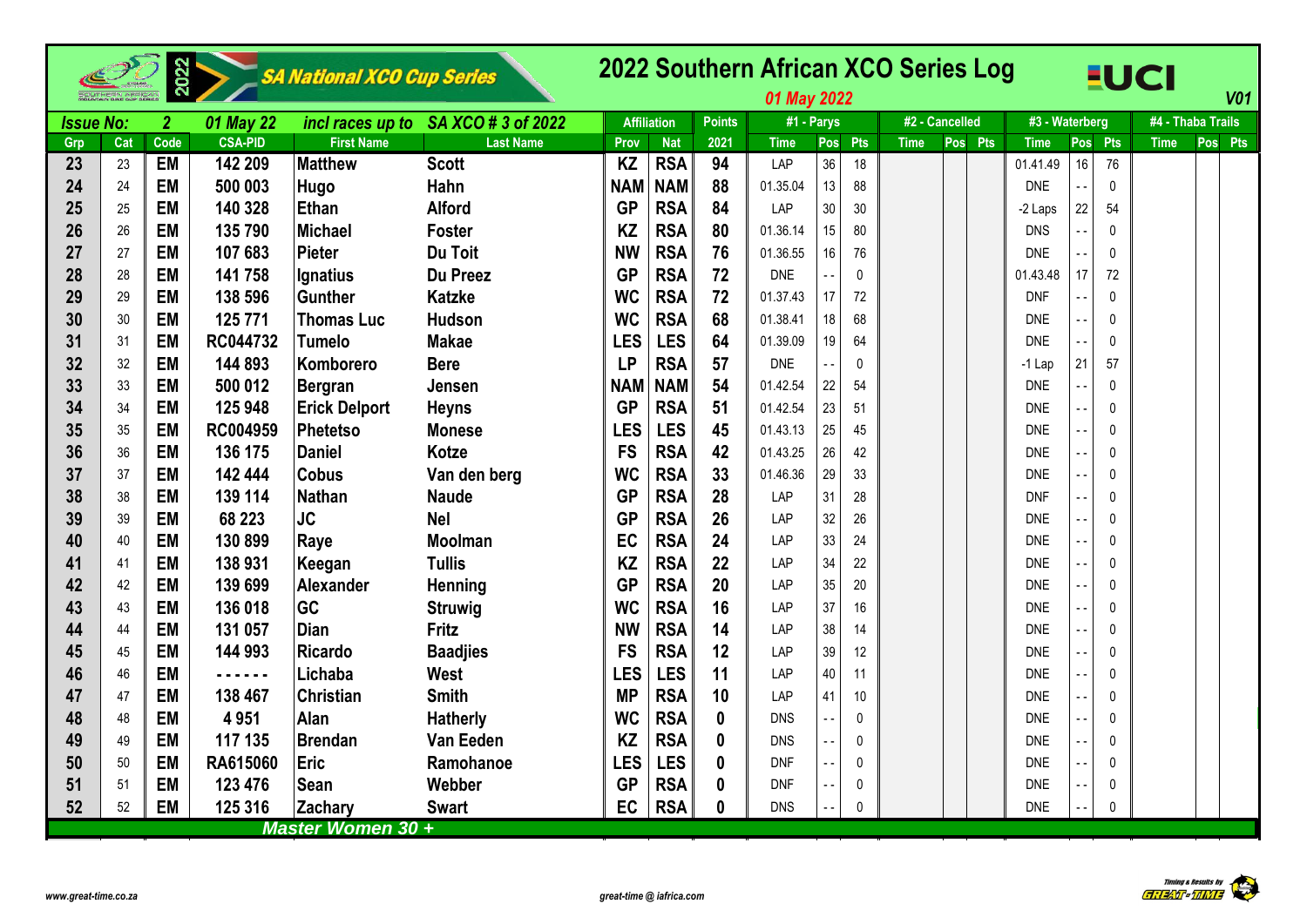|                  |                | 2022           |                | SA National XCO Cup Series |                                     |            |                    |               | 01 May 2022 |                                          | 2022 Southern African XCO Series Log | <b>EUCI</b>                                            | <b>V01</b>                       |
|------------------|----------------|----------------|----------------|----------------------------|-------------------------------------|------------|--------------------|---------------|-------------|------------------------------------------|--------------------------------------|--------------------------------------------------------|----------------------------------|
| <b>Issue No:</b> |                | $\overline{2}$ | 01 May 22      |                            | incl races up to SA XCO # 3 of 2022 |            | <b>Affiliation</b> | <b>Points</b> | #1 - Parys  |                                          | #2 - Cancelled                       | #3 - Waterberg                                         | #4 - Thaba Trails                |
| Grp              | Cat            | Code           | <b>CSA-PID</b> | <b>First Name</b>          | <b>Last Name</b>                    | Prov       | <b>Nat</b>         | 2021          | <b>Time</b> | Pos Pts                                  | <b>Time</b><br>Pos Pts               | <b>Time</b><br>Pos Pts                                 | <b>Time</b><br>Pos<br><b>Pts</b> |
|                  | $\mathbf 1$    | <b>VW</b>      | 142 250        | Leonora                    | Changuion                           | <b>GP</b>  | <b>RSA</b>         | 350           | 01.12.01    | $\mathbf{3}$<br>150                      |                                      | 200<br>01.13.46                                        |                                  |
| $\overline{2}$   | $\overline{2}$ | <b>VW</b>      | 5 2 9 1        | <b>Christelle</b>          | Le Roux                             | <b>GP</b>  | <b>RSA</b>         | 290           | 01.29.51    | 6<br>120                                 |                                      | $\overline{2}$<br>170<br>01.20.17                      |                                  |
|                  | 3              | <b>VW</b>      | 138 256        | <b>I</b> rma               | Du Plooy                            | <b>GP</b>  | <b>RSA</b>         | 275           | 01.21.51    | $5\phantom{.0}$<br>125                   |                                      | $\mathbf{3}$<br>01.23.12<br>150                        |                                  |
|                  |                | <b>SW</b>      | 96 115         | <b>Christina</b>           | Louw                                | <b>GP</b>  | <b>RSA</b>         | 200           | 01.17.00    | $\mathbf{1}$<br>200                      |                                      | <b>DNE</b><br>0                                        |                                  |
|                  | 4              | <b>VW</b>      | 90 980         | <b>Marisa</b>              | Van der Linde                       | <b>GP</b>  | <b>RSA</b>         | 200           | 01.05.07    | 1<br>200                                 |                                      | <b>DNE</b><br>$\mathbf 0$                              |                                  |
|                  | 2              | <b>SW</b>      | 133 154        | Engela Helena              | Conradie                            | <b>GP</b>  | <b>RSA</b>         | 170           | 01.25.16    | $\overline{2}$<br>170                    |                                      | <b>DNE</b><br>0<br>$\sim$ $\sim$                       |                                  |
|                  | 5              | <b>VW</b>      | 117 101        | <b>Belinda</b>             | <b>Mason</b>                        | <b>KZ</b>  | <b>RSA</b>         | 170           | 01.10.28    | $\overline{2}$<br>170                    |                                      | <b>DNE</b><br>$\Omega$<br>۵.                           |                                  |
|                  | 6              | <b>VW</b>      | 142 526        | Donna                      | Winter                              | <b>KZ</b>  | <b>RSA</b>         | 135           | 01.17.03    | 135<br>$\overline{4}$                    |                                      | <b>DNE</b><br>$\Omega$<br>$\overline{a}$               |                                  |
|                  | 7              | <b>VW</b>      | 141 252        | <b>Catherine</b>           | <b>Townshend</b>                    | <b>GP</b>  | <b>RSA</b>         | $\mathbf 0$   | <b>DNS</b>  | $\Omega$<br>٠.                           |                                      | <b>DNE</b><br>$\Omega$<br>$\sim$ $\sim$                |                                  |
| 8                | 8              | <b>VW</b>      | 92 397         | Monica                     | Glover                              | <b>GP</b>  | <b>RSA</b>         | $\mathbf{0}$  | <b>DNS</b>  | $\mathbf{0}$                             |                                      | <b>DNE</b><br>$\Omega$                                 |                                  |
|                  |                |                |                | Sub Veteran Men 30 - 39    |                                     |            |                    |               |             |                                          |                                      |                                                        |                                  |
|                  |                | <b>SV</b>      | 10 076         | Dana                       | Coetzee                             | <b>GP</b>  | <b>RSA</b>         | 200           | 01.08.08    | $\mathbf{1}$<br>200                      |                                      | <b>DNE</b><br>0<br>44                                  |                                  |
| $\mathbf{2}$     | $\overline{2}$ | <b>SV</b>      | 97938          | <b>Dewald</b>              | Lotter                              | <b>GP</b>  | <b>RSA</b>         | 170           | 01.09.06    | $\overline{2}$<br>170                    |                                      | <b>DNE</b><br>$\mathbf{0}$<br>$\overline{\phantom{a}}$ |                                  |
| 3                | 3              | <b>SV</b>      | 47 485         | Gerrit                     | <b>Moelich</b>                      | <b>FS</b>  | <b>RSA</b>         | 150           | 01.09.52    | $\mathbf{3}$<br>150                      |                                      | <b>DNE</b><br>0<br>Ξ.                                  |                                  |
|                  | 4              | <b>SV</b>      | 138 235        | <b>Wouter</b>              | <b>Broodryk</b>                     | <b>GP</b>  | <b>RSA</b>         | 135           | 01.20.46    | 135<br>4                                 |                                      | <b>DNE</b><br>0<br>$\overline{a}$ .                    |                                  |
| 5                | 5              | <b>SV</b>      | 110 084        | Ruan                       | Louw                                | <b>GP</b>  | <b>RSA</b>         | $\mathbf{0}$  | <b>DNS</b>  | 0                                        |                                      | <b>DNE</b><br>$\mathbf 0$<br>$\overline{a}$            |                                  |
|                  |                |                |                | Veteran Men 40 - 49        |                                     |            |                    |               |             |                                          |                                      |                                                        |                                  |
|                  | -1             | VM             | 92 050         | Albertus                   | <b>Nel</b>                          | <b>GP</b>  | <b>RSA</b>         | 305           | 01.10.19    | $\overline{4}$<br>135                    |                                      | $\overline{2}$<br>01.04.36<br>170                      |                                  |
| $\overline{2}$   | $\overline{2}$ | VM             | 135 368        | Etienne                    | Van der Merwe                       | <b>GP</b>  | <b>RSA</b>         | 270           | 01.16.21    | 6<br>120                                 |                                      | $\sqrt{3}$<br>01.06.29<br>150                          |                                  |
| 3                | 3              | <b>VM</b>      | 130 651        | Douglas James              | Lang                                | <b>GP</b>  | <b>RSA</b>         | 250           | 01.16.26    | $\overline{7}$<br>115                    |                                      | 01.09.49<br>$\overline{4}$<br>135                      |                                  |
|                  | 4              | <b>VM</b>      | 145 049        | <b>Andrew</b>              | Eager                               | <b>LP</b>  | <b>RSA</b>         | 215           | LAP         | 10 <sup>1</sup><br>100                   |                                      | $\overline{7}$<br>$-1$ Lap<br>115                      |                                  |
|                  | 5              | VM             | 67 506         | <b>Brand</b>               | <b>Du Plessis</b>                   | <b>MP</b>  | <b>RSA</b>         | 200           | <b>DNE</b>  | $\mathbf{0}$<br>$\overline{\phantom{a}}$ |                                      | 01.01.20<br>200<br>$\overline{1}$                      |                                  |
|                  | 6              | <b>VM</b>      | 85734          | Jacques Le Roux Malherbe   |                                     | <b>FS</b>  | <b>RSA</b>         | 200           | 01.08.38    | $\mathbf{1}$<br>200                      |                                      | <b>DNE</b><br>0                                        |                                  |
|                  | $\overline{7}$ | <b>VM</b>      | 52 651         | Hannes                     | <b>Neethling</b>                    | <b>WC</b>  | <b>RSA</b>         | 170           | 01.08.59    | $\overline{2}$<br>170                    |                                      | <b>DNE</b><br>0<br>ц.                                  |                                  |
|                  | 8              | VM             | 132 699        | <b>David</b>               | Cooke                               | <b>GP</b>  | <b>RSA</b>         | 150           | 01.10.10    | $\mathbf{3}$<br>150                      |                                      | <b>DNE</b><br>0<br>$\sim$ $\sim$                       |                                  |
|                  | 9              | <b>VM</b>      | 500 017        | <b>Marcel</b>              | Surén                               | <b>NAM</b> | <b>NAM</b>         | 125           | 01.15.38    | 5<br>125                                 |                                      | <b>DNE</b><br>0<br>$\ddot{\phantom{1}}$                |                                  |
| 10               | 10             | <b>VM</b>      | 144 205        | Darryn                     | Ridgway                             | <b>NW</b>  | <b>RSA</b>         | 110           | 01.19.35    | 8<br>110                                 |                                      | <b>DNE</b><br>0                                        |                                  |
| 11               | 11             | VM             | 145 267        | Pieter                     | <b>Boshoff</b>                      | <b>GP</b>  | <b>RSA</b>         | 105           | 01.23.45    | 9<br>105                                 |                                      | <b>DNE</b><br>0<br>$\overline{a}$                      |                                  |
| 12               | 12             | VM             | 96 621         | Alasdair                   | <b>Garnett</b>                      | <b>GP</b>  | <b>RSA</b>         | 0             | <b>DNS</b>  | 0<br>٠.                                  |                                      | <b>DNE</b><br>0<br>$\overline{\phantom{a}}$            |                                  |
| 13               | 13             | VM             | 81 320         | Leigh                      | <b>Smith</b>                        | <b>GP</b>  | <b>RSA</b>         | 0             | <b>DNF</b>  | $\Omega$                                 |                                      | <b>DNE</b><br>$\mathbf{0}$                             |                                  |
| 14               | 14             | <b>VM</b>      | 122 246        | <b>Neil</b>                | <b>Zietsman</b>                     | <b>WC</b>  | <b>RSA</b>         | 0             | <b>DNS</b>  | $\mathbf{0}$                             |                                      | <b>DNE</b><br>$\Omega$                                 |                                  |